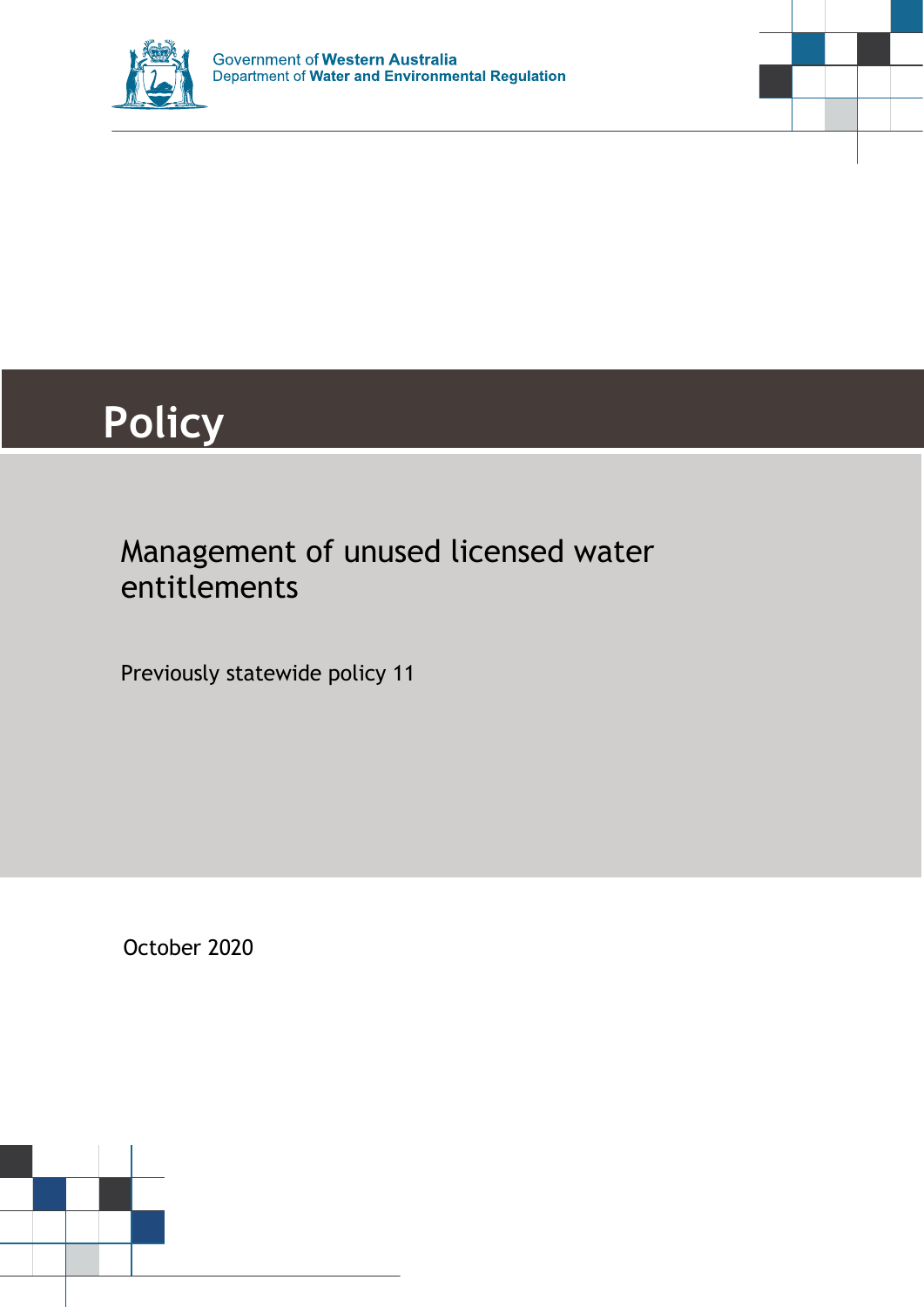Department of Water and Environmental Regulation 8 Davidson Terrace

Joondalup Western Australia 6027 Telephone +61 8 6364 7000 Facsimile +61 8 6364 7001

National Relay Service 13 36 77 www.dwer.wa.gov.au

© Government of Western Australia

#### September 2020

This work is copyright. You may download, display, print and reproduce this material in unaltered form only (retaining this notice) for your personal, non-commercial use or use within your organisation. Apart from any use as permitted under the *Copyright Act 1968*, all other rights are reserved. Requests and inquiries concerning reproduction and rights should be addressed to the Department of Water and Environmental Regulation.

#### FIRST 115738

For more information about this report, contact the Principle Policy Officer, Water Policy branch

#### **Disclaimer**

This document has been published by the Department of Water and Environmental Regulation. Any representation, statement, opinion or advice expressed or implied in this publication is made in good faith and on the basis that the Department of Water and Environmental Regulation and its employees are not liable for any damage or loss whatsoever which may occur as a result of action taken or not taken, as the case may be in respect of any representation, statement, opinion or advice referred to herein. Professional advice should be obtained before applying the information contained in this document to particular circumstances.

This publication is available at [www.dwer.wa.gov.au](http://www.dwer.wa.gov.au/) or for those with special needs it can be made available in alternative formats such as audio, large print, or Braille.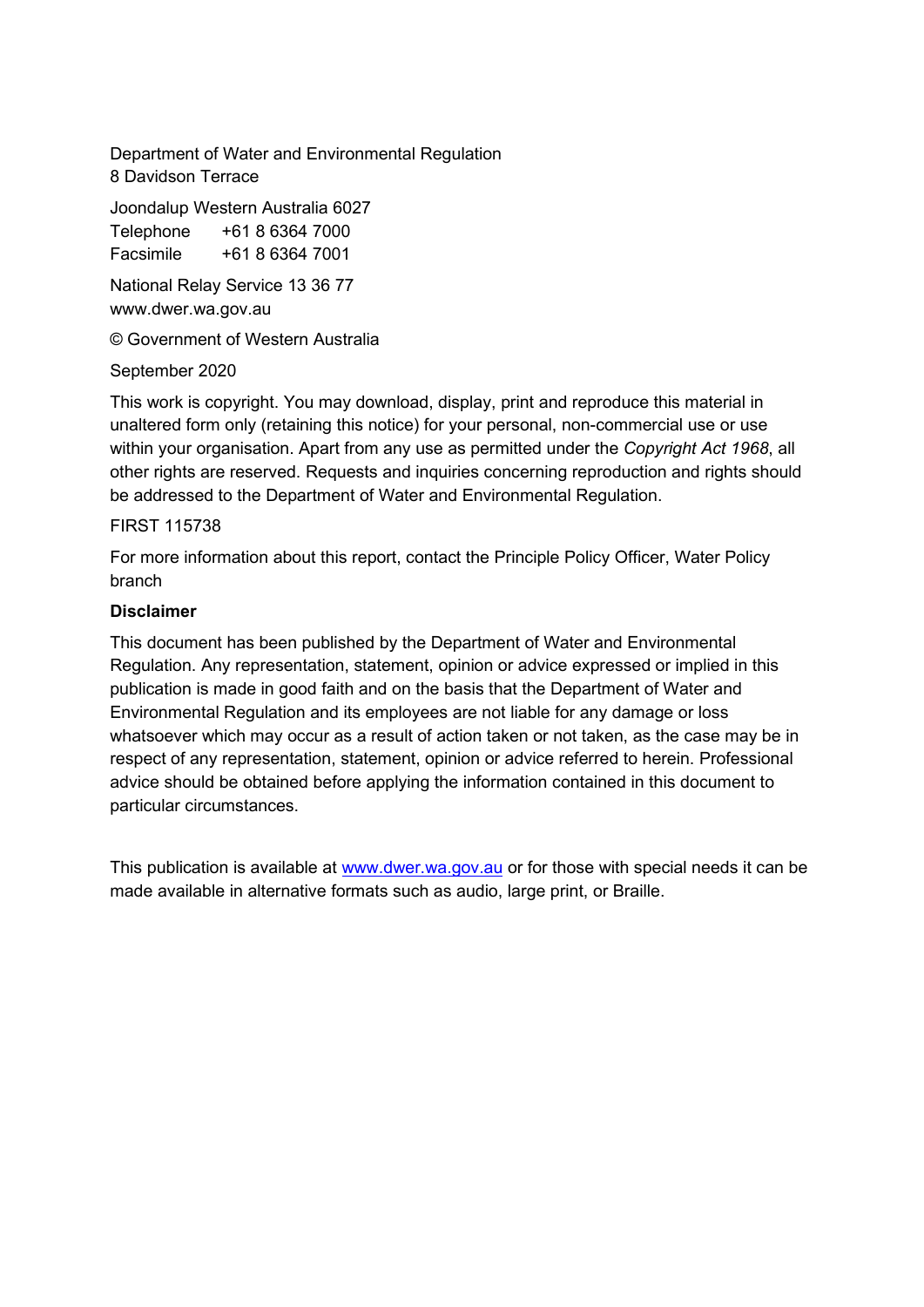The Department of Water and Environmental Regulation (the department) has implemented a policy framework across all of its regulatory documents. The framework provides a clear and structured document hierarchy, which details how the department and its stakeholders should apply the different types of documents within the hierarchy.

As part of the implementation of this framework, this document has been updated with a new format to show how the document is classified within the framework.

The content of the document has not been changed and remains the department's position.

For more information on the policy framework refer to the department's website here: [www.dwer.wa.gov.au/policyframework.](http://www.dwer.wa.gov.au/policyframework)

This document was previously published in December 2019.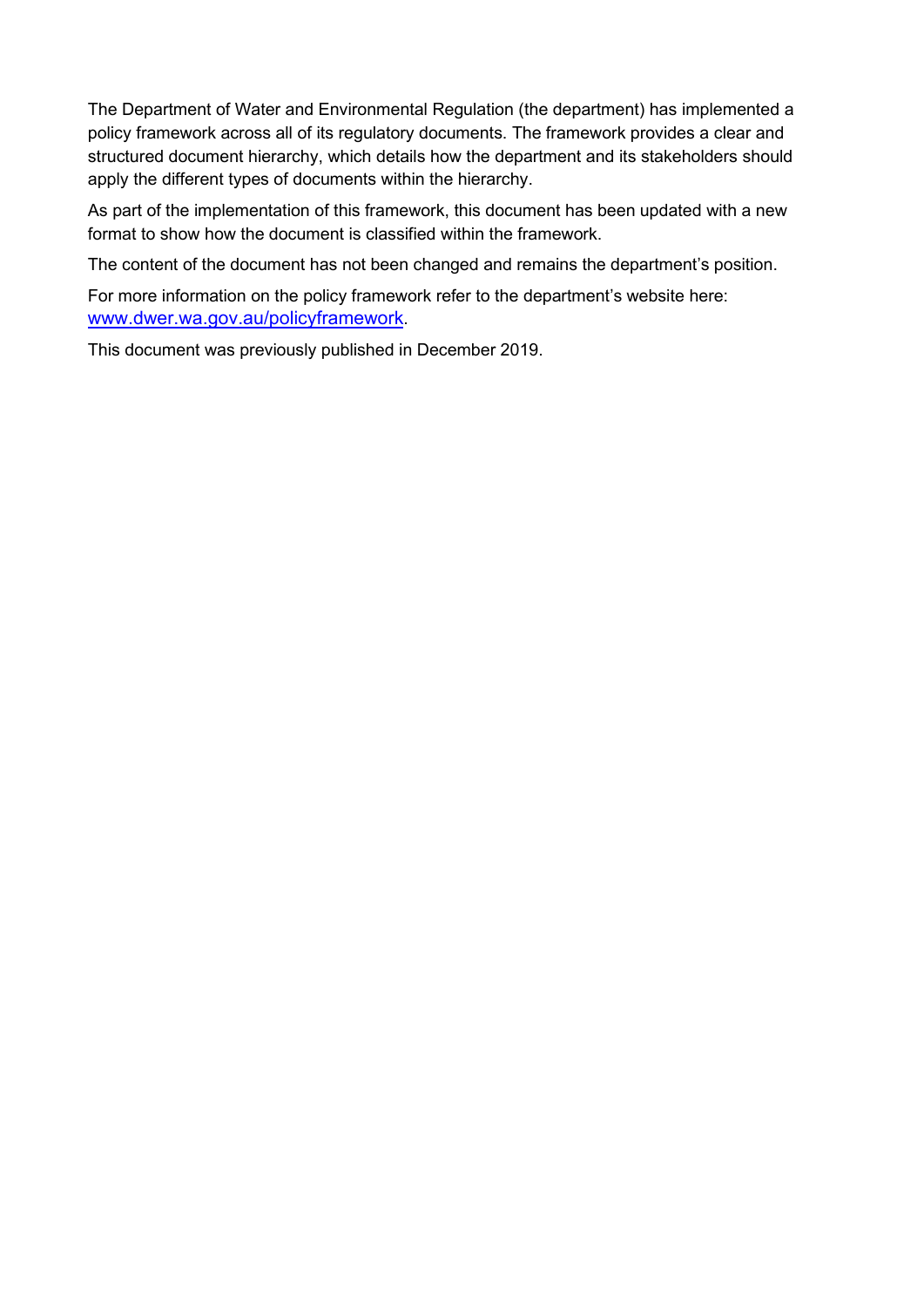## <span id="page-3-0"></span>Summary

The Department of Water and Environmental Regulation (the department) grants licences under the *Rights in Water and Irrigation Act, 1914,* to take water, as the primary means of allocating and managing our water resources. Each licence prescribes the annual water entitlement, the volume of water that may be taken by the licensee in a given year.

The effective management of licensed water entitlements is essential if the use of our water resources is to be optimised. This is particularly important in areas where the licensed water entitlements have reached or are approaching the sustainable limit of that water resource.

Where licensees consistently do not utilise part or all of their water entitlement, there is potential for new developments to be refused access to the water resources due to a lack of sufficient water being available, even though, not all of the water already allocated is being used. This is viewed as missed opportunities and a loss to the development of the state. It is unacceptable to deny others the use of a water entitlement that is not consistently required.

This policy has been prepared to provide a consistent approach in managing unused licensed water entitlements. It establishes a set of principles that will guide the department when making decisions on licensed water entitlements that have consistently not been fully utilised and under what conditions these entitlements may be recouped for possible redistribution.

Licensees may retain unused water entitlements where it is clearly established, to the satisfaction of the department, that genuine extenuating circumstances have resulted in part or all of the licensed water entitlements not being used.

The department will manage the unused water entitlements commensurate with the growth and demand for accessing the water resources. The department will adopt a staged management approach depending on the level of use in an area and assign resources to where they will be of most benefit. In areas where most or all of the available water has been allocated, the department will actively seek and manage the unused water entitlements. In other areas where the demand for water is minimal, the department's activity will be correspondingly less.

The introduction of transferable (tradeable) water entitlements and the establishment of a water market require the sound management of water entitlements. Speculation and monopolies of water entitlements are unacceptable to the community and must be prevented. To minimise their potential the retention of unused water entitlements should be reduced as much as is practicable.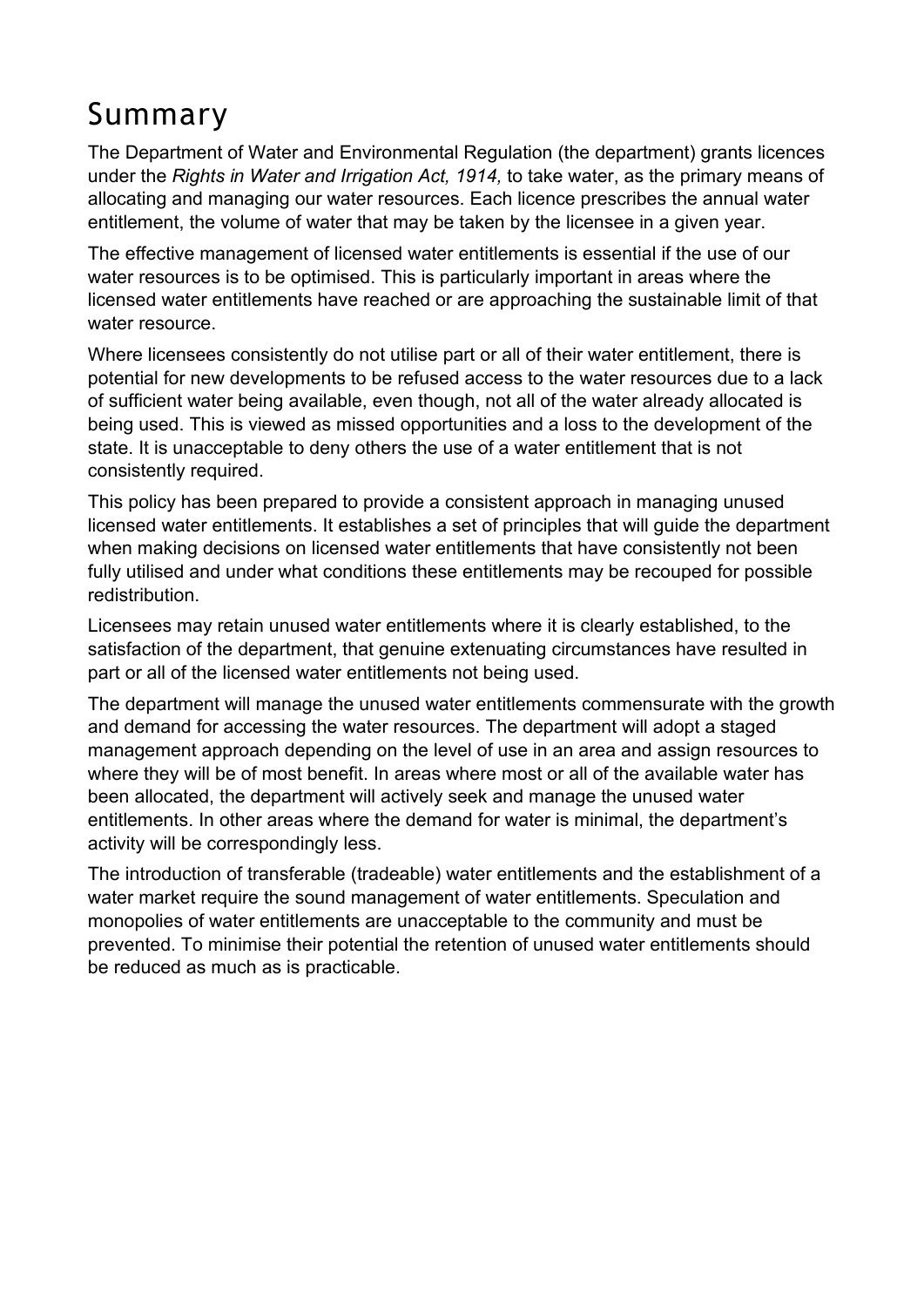

| 1. |     |                                                                              |  |  |  |
|----|-----|------------------------------------------------------------------------------|--|--|--|
|    | 1.1 |                                                                              |  |  |  |
|    | 1.2 |                                                                              |  |  |  |
|    | 1.3 |                                                                              |  |  |  |
|    | 1.4 |                                                                              |  |  |  |
| 2. |     |                                                                              |  |  |  |
|    | 2.1 |                                                                              |  |  |  |
|    |     |                                                                              |  |  |  |
| 3. |     |                                                                              |  |  |  |
| 4. |     |                                                                              |  |  |  |
|    | 4.1 |                                                                              |  |  |  |
|    | 4.2 |                                                                              |  |  |  |
|    | 4.3 | Less than 30 per cent of the sustainable limit has been allocated (C1)8      |  |  |  |
|    | 4.4 | Greater than 30 per cent but less than 70 per cent of the sustainable limit  |  |  |  |
|    | 4.5 | Greater than 70 per cent but less than 100 per cent of the sustainable limit |  |  |  |
|    | 4.6 |                                                                              |  |  |  |
|    | 4.7 |                                                                              |  |  |  |
|    | 4.8 |                                                                              |  |  |  |
|    | 4.9 |                                                                              |  |  |  |
|    |     |                                                                              |  |  |  |
|    |     |                                                                              |  |  |  |
|    |     |                                                                              |  |  |  |
|    |     |                                                                              |  |  |  |
|    |     |                                                                              |  |  |  |
|    |     |                                                                              |  |  |  |
|    |     |                                                                              |  |  |  |
|    |     |                                                                              |  |  |  |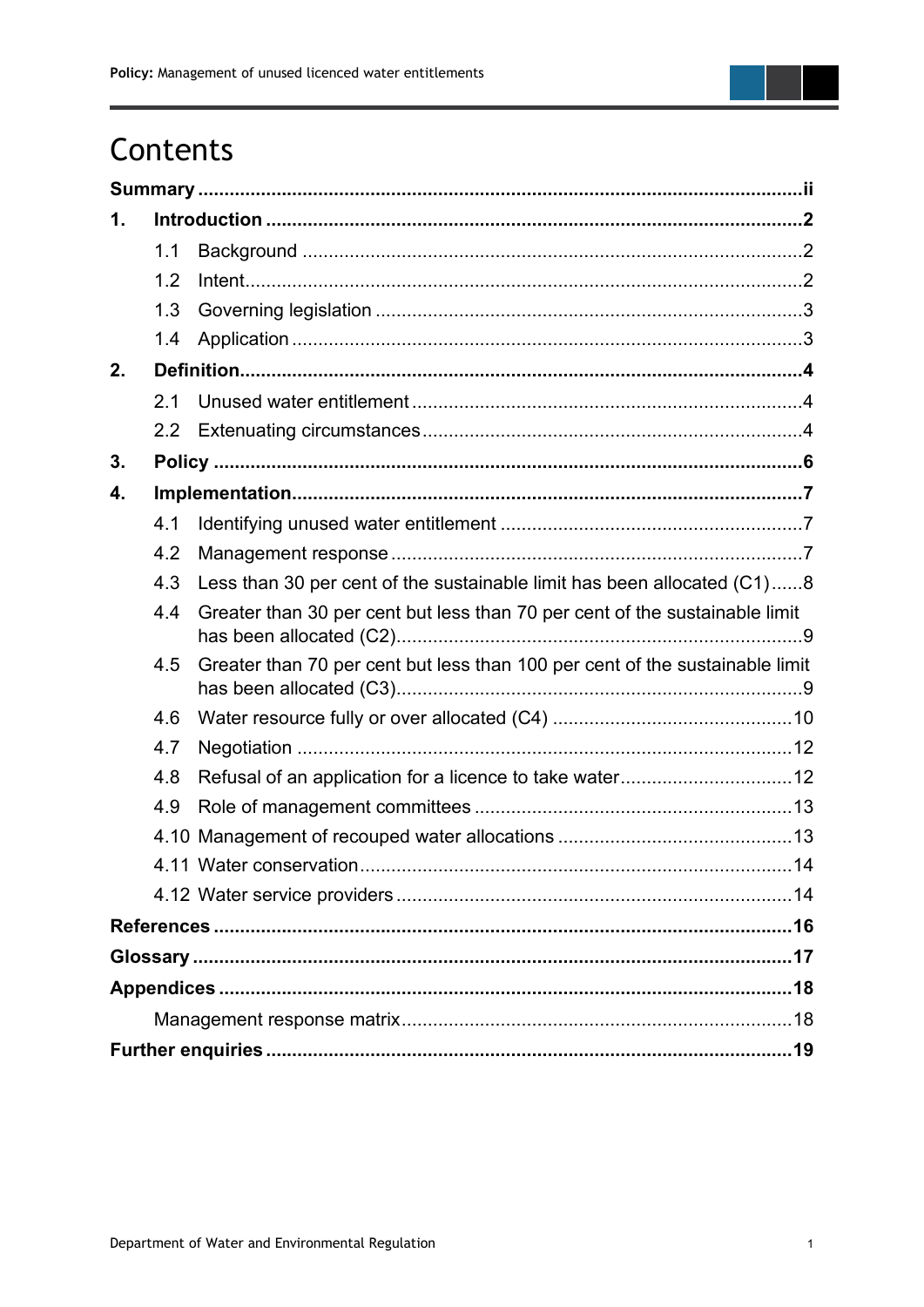### <span id="page-5-0"></span>1. Introduction

#### <span id="page-5-1"></span>1.1 Background

The state's terrestrial water resources are vested in the Crown and managed by the department under the *Rights in Water and Irrigation Act 1914* (RIWI Act).

Under the RIWI Act, the department grants licences entitling access to our groundwater and surface water resources. Each licence contains terms and conditions including the volume of water that may be taken in a given year (the licensed water entitlement).

As our water resources are finite, limits have been placed on the volume of water that can be taken from any single water resource. To ensure long-term sustainability, licences are issued up to the sustainable or allocation limit of each water resource as determined by the department.

Before a licence is granted, the department will consider among other criteria, the applicant's ability to undertake the proposed development and utilise the water entitlement within a reasonable and agreed timeframe. For new developments and extensions to existing developments licences are granted with a condition that requires the licensee to implement the development and utilise all the water entitlement within a prescribed timeframe.

The department is also responsible for ensuring the state's water resources are used effectively and efficiently for the state's development and the community's benefit. From time to time the department audits licences to identify any breaches in their conditions, including any differences between the licensed water entitlement and the actual volume of water used.

Where the department establishes that part or all of the water entitlement is consistently not being used, the department will discuss with the licensee their actual short and long-term water requirements. Where the licensee cannot establish, to the satisfaction of the department, a continuing requirement for all the entitlement, action may be taken to recoup<sup>[1](#page-5-3)</sup> the water entitlement not being utilised.

This ensures equity among existing and potential water users and reduces the possibility of a licensee holding on to a water entitlement where they cannot demonstrate a need to retain the entitlement and use the water.

### <span id="page-5-2"></span>1.2 Intent

The intent of this policy is to ensure that the water resources allocated are used effectively by:

• reducing unused licensed water entitlements to a minimum

<span id="page-5-3"></span><sup>1</sup> The department amends the licence with a reduced water entitlement and takes back that part of the licensed water entitlement not being used.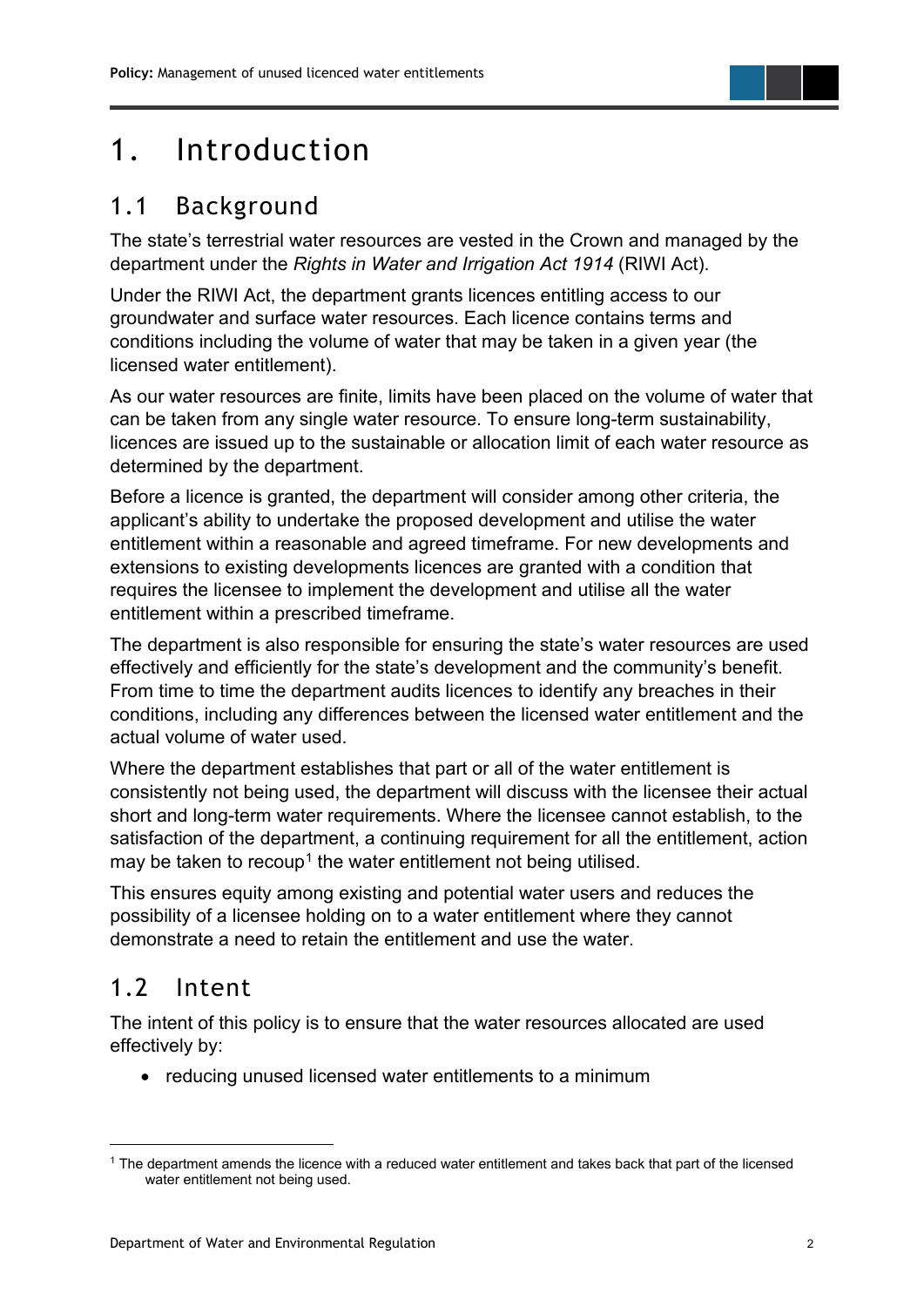- ensuring that licensed water entitlements are fully utilised for the benefit of the licence holder, the community and the state
- reducing speculation in water allocations
- ensuring that decisions on managing, and in some circumstances recouping, unused licensed water entitlements are fair and equitable.

The policy also seeks to address community concern that licensees may be granted access to large volumes of water without having the intention of using their water entitlements within a reasonable timeframe and be given windfall gains should they later trade their unused water entitlements.

#### <span id="page-6-0"></span>1.3 Governing legislation

The RIWI Act*,* provides the legislation for managing and allocating all terrestrial water resources in Western Australia. It vests the right to use, flow, and control of any water resource, either surface or groundwater in the Crown.

The RIWI Act requires that a licence be granted for the taking of water from all artesian wells throughout the state, non-artesian wells located within proclaimed groundwater areas and within surface water areas. Licences are not required for riparian and other rights and where an exemption or by-law applies.

Each licence contains a number of terms and conditions, including the volume of water that may be taken in any one year. The licensee must meet these if access and use of the water is to be maintained.

#### <span id="page-6-1"></span>1.4 Application

This policy applies statewide to all licences to take water granted under the RIWI Act, by the department.

This policy only applies to water entitlements that were granted by the department. It does not apply to:

- water entitlements that have been purchased (traded)
- unused water entitlements that are a result of investment in water use efficiency.

It overrides any earlier policy or practices that were adopted by the department in managing unused licensed water entitlements.

The policy may be complemented by future by-laws or rules developed for specific areas by Water Resource Management Committees.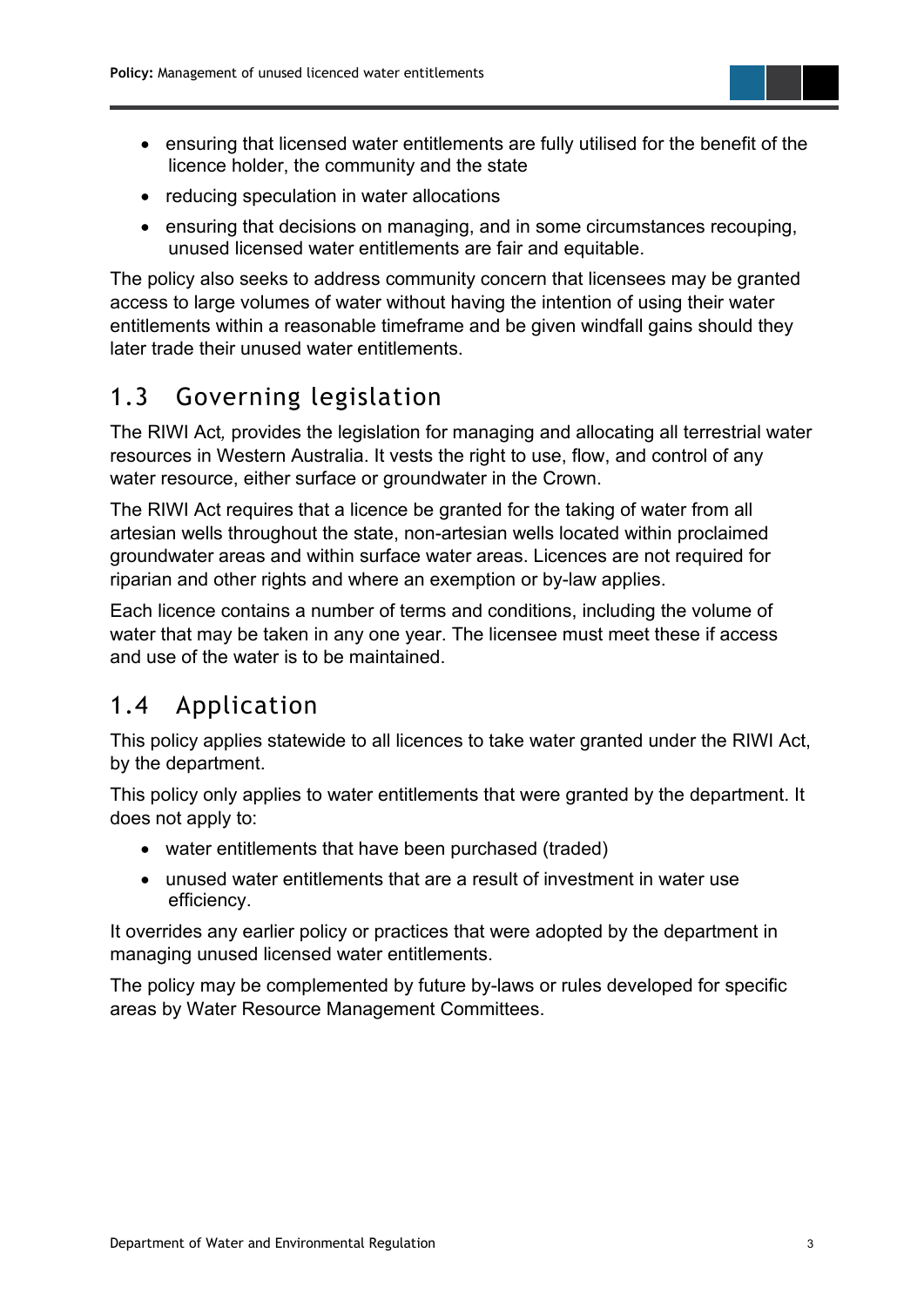## <span id="page-7-0"></span>2. Definition

In managing unused licensed water entitlements, the department needs to strike a balance between hard and fast rules and consideration of individual circumstances. This approach is in accordance with the requirements of the legislation that the *"Minister is to have regard to all matters considered relevant"* in making its decision.

### <span id="page-7-1"></span>2.1 Unused water entitlement

The department considers that an unused water entitlement is that part or all of the licensed annual water entitlement that has not been taken (used) for more than three consecutive years, unless otherwise specified in licence conditions or operating strategies or agreed development timeframes.

However, the department will consider a lesser timeframe in exceptional circumstances that warrants urgent intervention such as:

- an unprecedented demand for access to water that exceeds the allocation limit for the area
- where the licensee has no clear intent to utilise the water entitlement
- to prevent speculation or monopolies in water entitlements
- restricting development or anti-competitive behaviour.

Only in exceptional circumstances will entitlements be recouped where there is a commitment by the licensee, in writing, to use the entitlement within the term of the licence.

The entitlement is considered unused where the water is available to be taken and the licensee chooses not to do so. The department does not consider the entitlement unused where the ability to take the water is outside the influence of the licensee because of restrictions or climatic variations such as reduced rainfall or stream flow.

### <span id="page-7-2"></span>2.2 Extenuating circumstances

The department considers that in managing unused licensed water entitlements, there will be extenuating circumstances that may impact on the licensee's ability to implement the approved development and fully utilise the water entitlement including:

- personal and health
- reasons beyond the control of the licensee such as fluctuation and sudden market changes.

Having paid a premium for the licensed water entitlement when purchasing the property in a fully-allocated area may be considered an extenuating circumstance that would enable retention of unused water entitlement.

A licence to take water for a new development, when granted under the RIWI Act*,* will include a condition requiring the licensee to complete the development and utilise the water within the term of the licence. In most cases the term of the licence relates to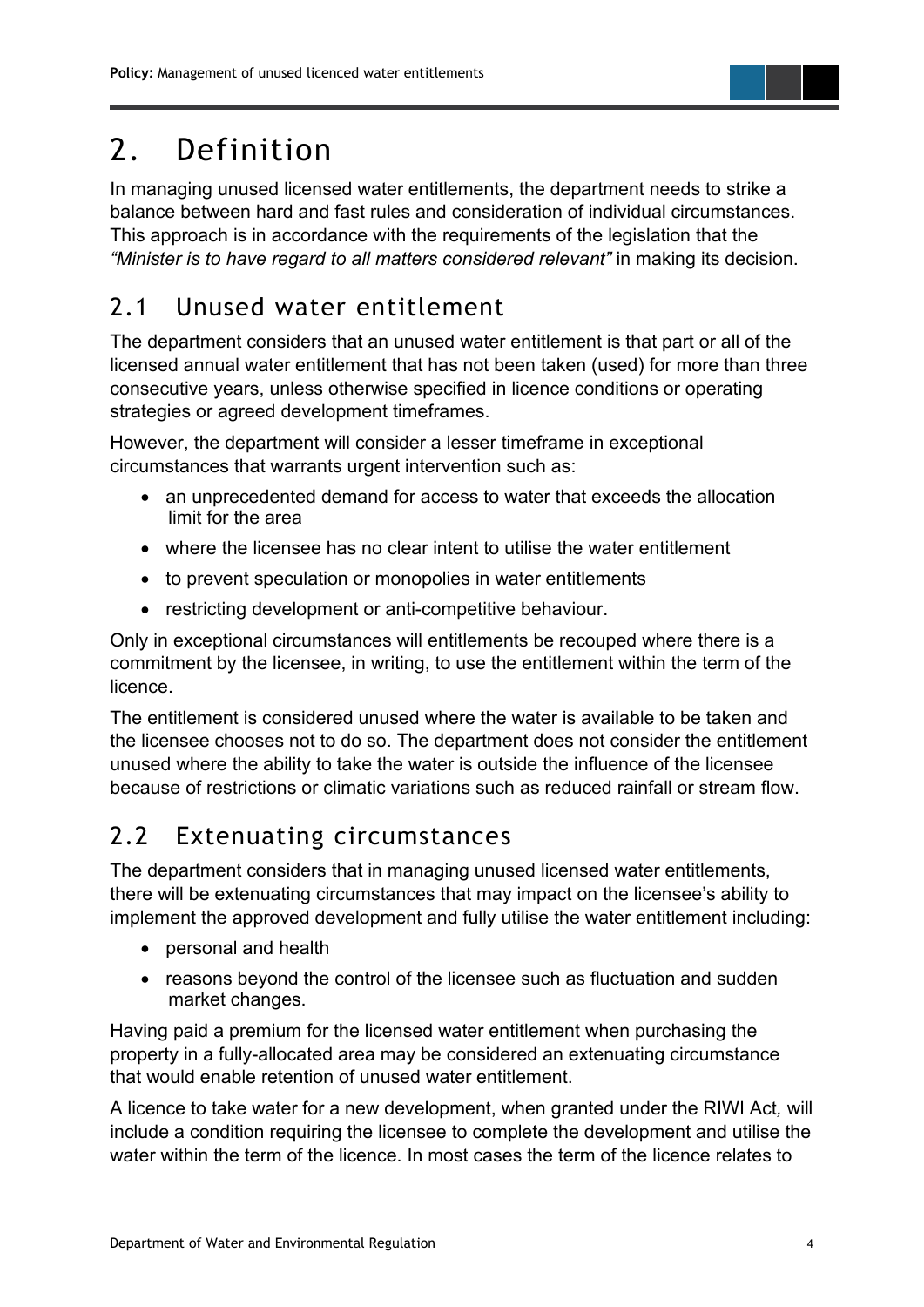

the agreed timeframe for completing a new development or extending an existing development.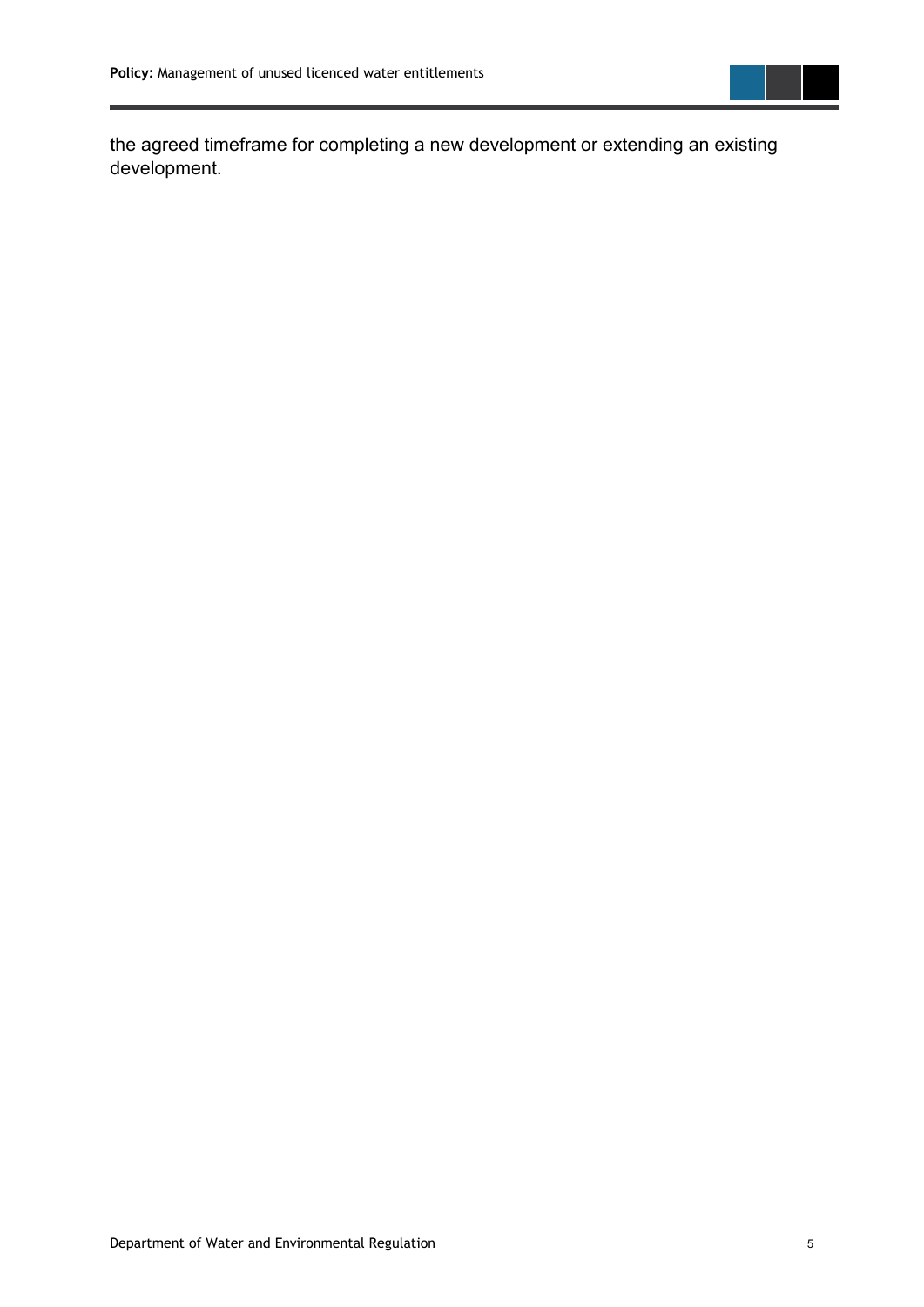### <span id="page-9-0"></span>3. Policy

The department will manage unused licensed water entitlements to ensure that entitlements are fully and effectively utilised. This will be achieved by seeking to reduce unused entitlements to a minimum, while ensuring that:

- the reasonable water requirements of the licensee are addressed
- where possible, new applicants seeking access to a water resource are not unreasonably constrained in obtaining a water entitlement
- licensed water entitlements reflect actual water usages.

Where the licensee is able to clearly establish to the satisfaction of the department that genuine extenuating circumstances have resulted in part or all of the licensed water entitlement not being used, the unused component of the entitlement may be retained for an agreed period.

The management of unused licensed water entitlements will be in accordance with Schedule 1 clause 24(2)(d) of the RIWI Act that states:

*The Minister may vary any term, condition or restriction in the licence if in the opinion of the Minister, the quantity of water that may be taken under the licence has consistently not been taken.*

The effective management of licensed water entitlements is necessary if the use of our water resources is to be optimised. It is essential for the development of the state that new development opportunities are not constrained due to existing licensees consistently not utilising part or all of their water entitlements granted by the department.

However, in managing the unused water entitlements, the department will have due regard for the licensee's water requirements and timeframes for completing their development. The department will also consider any extenuating circumstances beyond the licensee's control that has not allowed completion of the approved development and use of all of the water entitlement.

As the volume of water entitlements granted approaches the sustainable limit for that area, the department will become stricter when assessing these circumstances. This assessment will, in most cases, be against pre-determined criteria that are developed in partnership with local Water Resource Management Committees or Advisory Committees.

However, if unforeseen circumstances require immediate action during the term of a licence the department may amend the licensed water entitlement.

The extent to which the retention of unused licensed water entitlements will be tolerated is dependent on the management response required and is related to the area allocation status.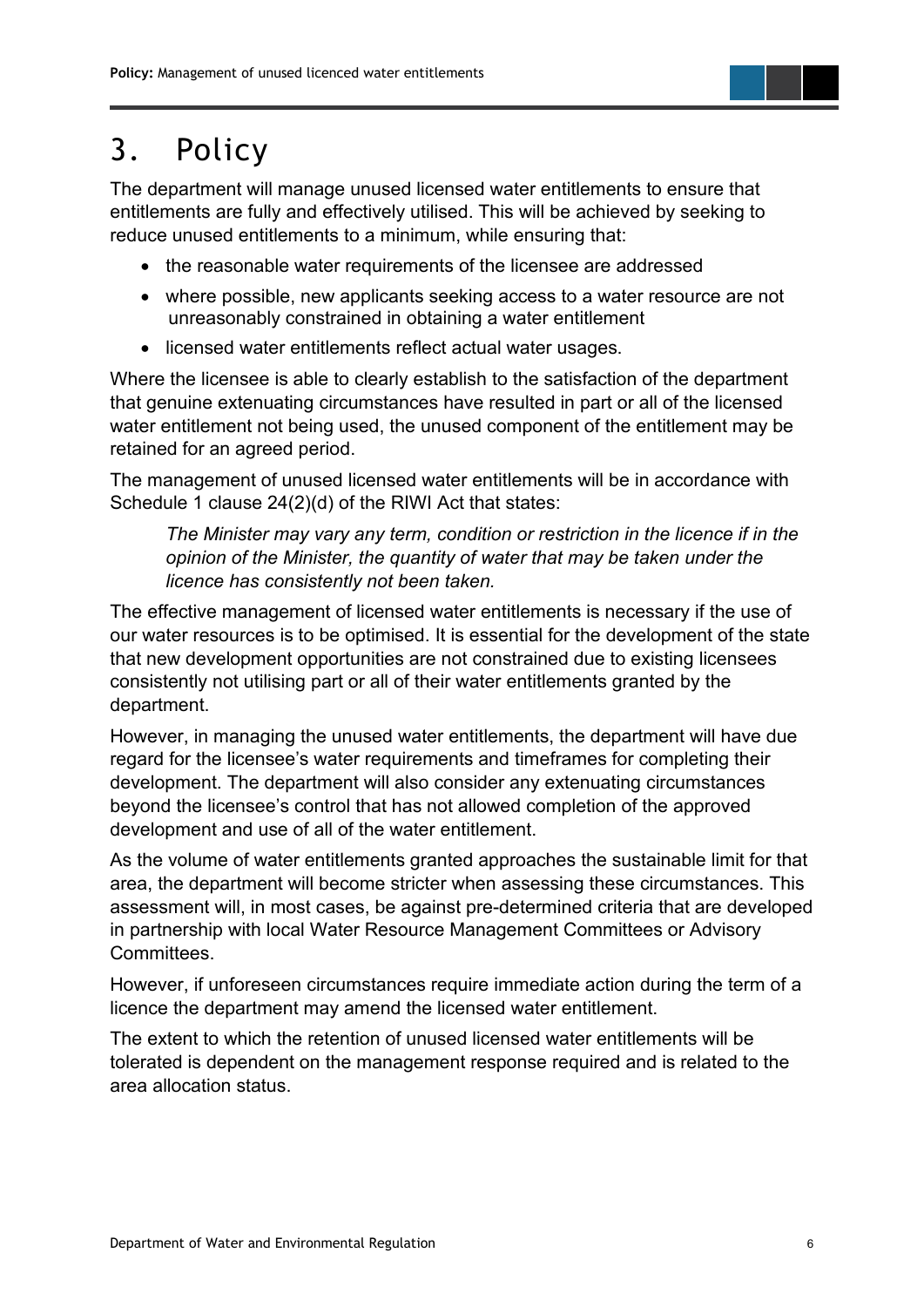### <span id="page-10-0"></span>4. Implementation

#### <span id="page-10-1"></span>4.1 Identifying unused water entitlement

The department undertakes surveys of water use to ensure that licensees abide by the terms and conditions of their licences, developments are progressing as originally envisaged and water entitlements are used effectively. Surveys also provide an opportunity to evaluate the efficiency of use and identify issues that may need to be addressed.

The frequency of inspections depends on the level of water allocated in the area, the significance of local issues, timing of major studies and the level of demand for accessing the water resources. In areas where licensed water entitlements have reached or are approaching the sustainable limit, inspections are carried out more frequently than in areas where the total of water entitlements is small compared to the sustainable limit.

The department will assess a licensee's continuing requirement for the full water entitlement during either:

- compliance inspections
- regular reporting
- application to renew the licence
- application to transfer the licence.

Priority will be given to undertake compliance inspections in C3 and C4 areas.

Certain licences require regular reports to the department on complying with the terms and conditions of the licence. Most reports include a record of the actual volume of water taken compared with the licensed water entitlement.

The volume of water actually taken and information collected during property inspections will be recorded on the department's databases and unused water entitlements noted for future action.

To provide effective management of the resource, the department will take every opportunity to determine actual water use and identify water entitlements not being fully utilised. Licensees will be advised in writing of the department's concerns and possible action regarding their unused licensed water entitlements.

#### <span id="page-10-2"></span>4.2 Management response

The department intends to adopt a differential approach when managing unused licensed water entitlements. As the demand for accessing the water resources increases, the department will intensify its management and compliance to licence conditions to ensure that water is used effectively, efficiently and in a sustainable manner, while protecting the environment from harm.

This approach will ensure that the water resources:

• are used responsibly within appropriate limits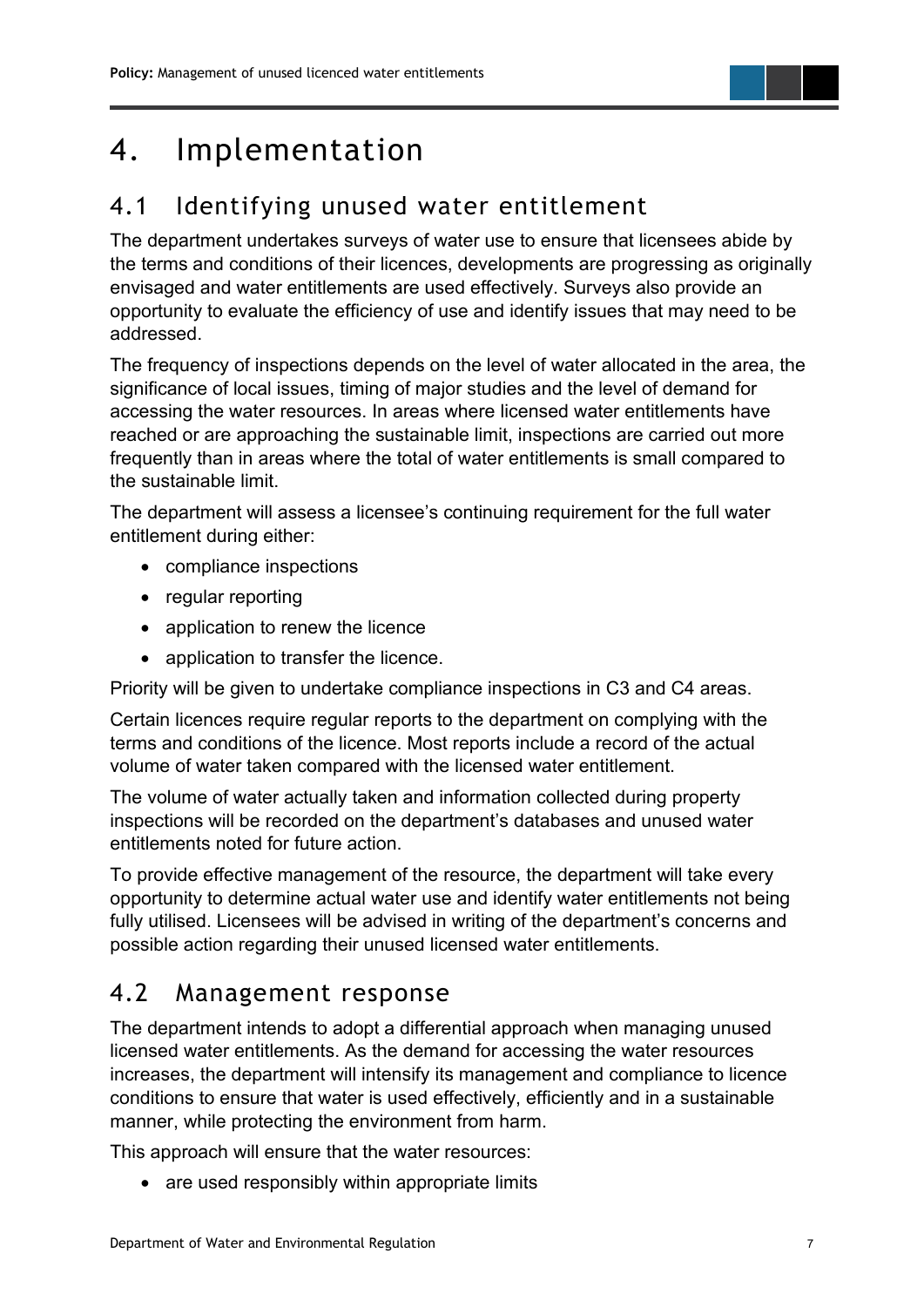

- equitably allocated
- are appropriately managed for the benefit of the community.

The department has adopted the following categories in determining the level of response. These categories are related to the level of water utilisation compared with the sustainable yield of the water resource management area.

| Utilisation as percentage of $\vert$ 0-30%<br>sustainable yield |                | $30 - 70%$     | 70-100%        | >100%          |
|-----------------------------------------------------------------|----------------|----------------|----------------|----------------|
| Level of use category                                           | C <sub>1</sub> | C <sub>2</sub> | C <sub>3</sub> | C <sub>4</sub> |
| Corresponding response<br>category                              | R <sub>1</sub> | R <sub>2</sub> | R <sub>3</sub> | R4             |

#### <span id="page-11-0"></span>4.3 Less than 30 per cent of the sustainable limit has been allocated (C1)

In areas where licensed water entitlements are less than 30 per cent of the approved sustainable limit the department:

- will not actively pursue the recovery of unused entitlements
- will not require licensees to establish extenuating circumstances as to why the approved development has not been implemented and the licensed water entitlement not fully utilised.

Furthermore, when an application is made to transfer, amend or renew the current licence where it is known that the requested water entitlement is not being fully utilised, the new licence will:

- $\bullet$  be issued for a term of five years<sup>[2](#page-11-1)</sup>
- include a condition requiring the licensee to complete the development for which the water is required within the term of the licence.

The licensee will also be encouraged to make an application to amend the licence to better reflect the actual water requirement. The department will grant a new licence<sup>[3](#page-11-2)</sup> with a term of up to 10 years with a water entitlement reflecting current water usage. However, the licensee will be advised in writing, that no guarantee can be given that any unused water entitlement will continue to be made available for any future extension to the term of the licence.

<span id="page-11-1"></span><sup>2</sup> Where special circumstances dictate the term of the licence may vary.

<span id="page-11-2"></span><sup>3</sup> The original licence must be returned to the department before an amended licence can be issued.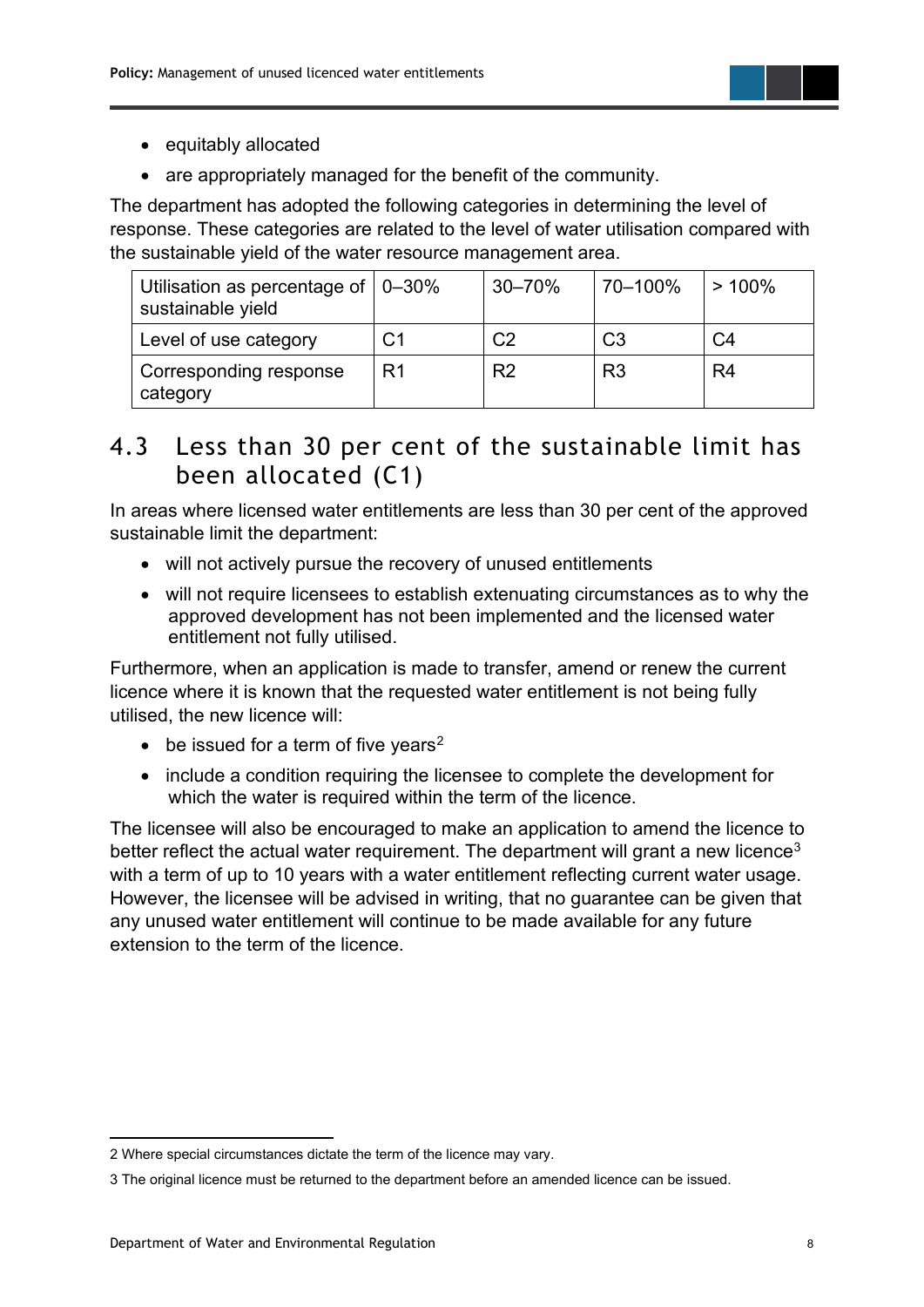#### <span id="page-12-0"></span>4.4 Greater than 30 per cent but less than 70 per cent of the sustainable limit has been allocated (C2)

In areas where licensed water entitlements are greater than 30 per cent but less than 70 per cent of the approved sustainable limit, the department:

- will not actively pursue the recovery of unused entitlements
- will not require licensees to establish extenuating circumstances as to why the approved development has not been implemented and the licensed water entitlement not fully utilised.

Furthermore, when an application is approved to transfer, amend or renew the current licence where it is known that the licensed water entitlement is not being fully utilised, the existing licence will:

- $\bullet$  be issued for a term of 5 years<sup>[4](#page-12-2)</sup>
- include a condition requiring the licensee to complete the development for which the water is required within the term of the licence.

The licensee will also be encouraged to make an application to amend the licence to better reflect the actual water requirement. Should the licensee select this course of action, the department will grant a licence<sup>[5](#page-12-3)</sup> for a term of up to 10 years, with a water entitlement reflecting current water usage. However, the licensee will be advised, in writing, that no guarantee can be given that any previously unused water entitlement will continue to be made available for any future extension to the term of the licence.

Should the water entitlement continue to not be fully utilised, extenuating circumstances will need to be clearly established before granting any subsequent application to transfer, amend or extend the term of a licence that retains the unused water entitlement.

#### <span id="page-12-1"></span>4.5 Greater than 70 per cent but less than 100 per cent of the sustainable limit has been allocated (C3)

In areas where licensed water entitlements are greater than 70 per cent and are approaching 100 per cent of the approved sustainable limit, the department will:

- increase licence conditions compliance checks
- actively seek out licensed water entitlements not fully utilised
- actively address unused licensed water entitlements when the licensee makes an application to renew, transfer or amend the licence.

<span id="page-12-2"></span><sup>4</sup> Where special circumstances dictate the term of the licence may vary.

<span id="page-12-3"></span><sup>5</sup> The original licence must be returned to the department before an amended licence can be issued.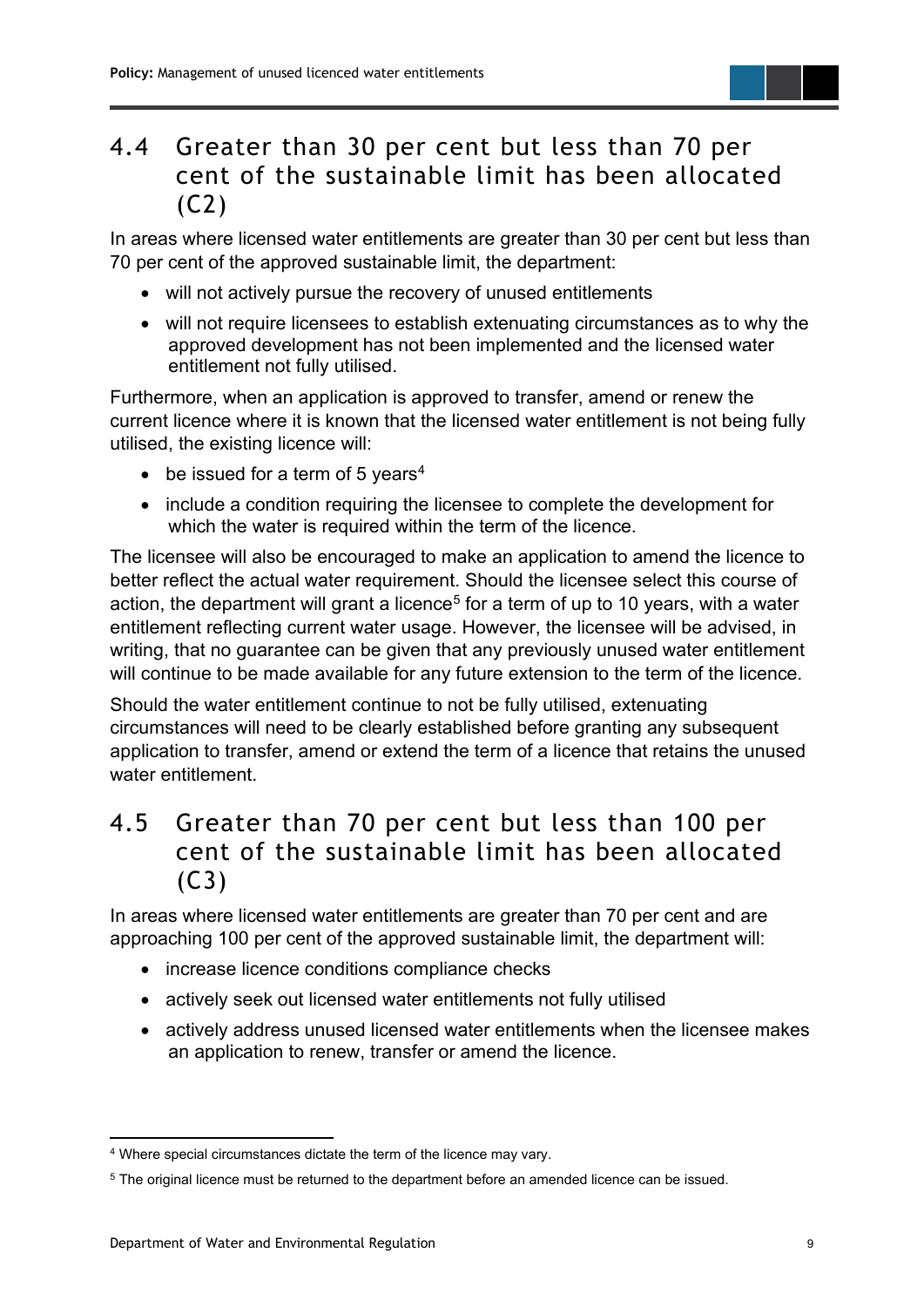

Where unused licensed allocations are identified, the department will write to the licensee:

- requesting details of the non-compliance with the terms and conditions of the licence
- requiring that extenuating circumstances be clearly established
- advising that the unused water entitlement will be recouped if the licensee:
	- o is unable to clearly establish genuine extenuating circumstances to retain the unused entitlement
	- $\circ$  fails to undertake the development and utilise all the licensed water entitlement within the period required by the condition of the licence
	- $\circ$  applies to renew the licence for the full water entitlement that includes part or all the unused water entitlement
- informing that there is no guarantee that an increased entitlement will be granted to the licensee in the future.

If the licensee is able to demonstrate to the satisfaction of the department extenuating circumstances, the department will grant the licence for a term of 2 years, $^6$  $^6$  allowing the licensee sufficient time to fully utilise the water entitlement.

Where the licensee fails to clearly establish extenuating circumstances, the department will aim to recoup the unused portion of the water entitlement. The licensee will be encouraged to make an application to amend the licence to better reflect the actual water requirements. The department will grant a new licence<sup>[7](#page-13-2)</sup> for a term of up to 10 years with a water entitlement reflecting current water usage.

When the area reaches 100 per cent allocated, all unused water entitlements should have been identified and licences will be issued with strict conditions and timeframes for their eventual use.

The aim is to establish confidence and reliability in water usage in the lead up to trading in licence entitlements.

#### <span id="page-13-0"></span>4.6 Water resource fully or over allocated (C4)

Licensed water entitlements in fully-allocated areas will be managed to prevent manipulation or speculation where applications for additional water entitlements are refused and trading in water entitlements could be initiated. Licensed water entitlements should:

- be fully utilised
- have strict conditions and timeframes for their eventual use
- clearly established extenuating circumstances whereby the unused entitlement may be retained as agreed by the department. However, it is

<span id="page-13-1"></span> $6$  Where special circumstances dictate the term of the licence may vary.

<span id="page-13-2"></span> $7$  The original licence must be returned to the Department before an amended licence can be issued.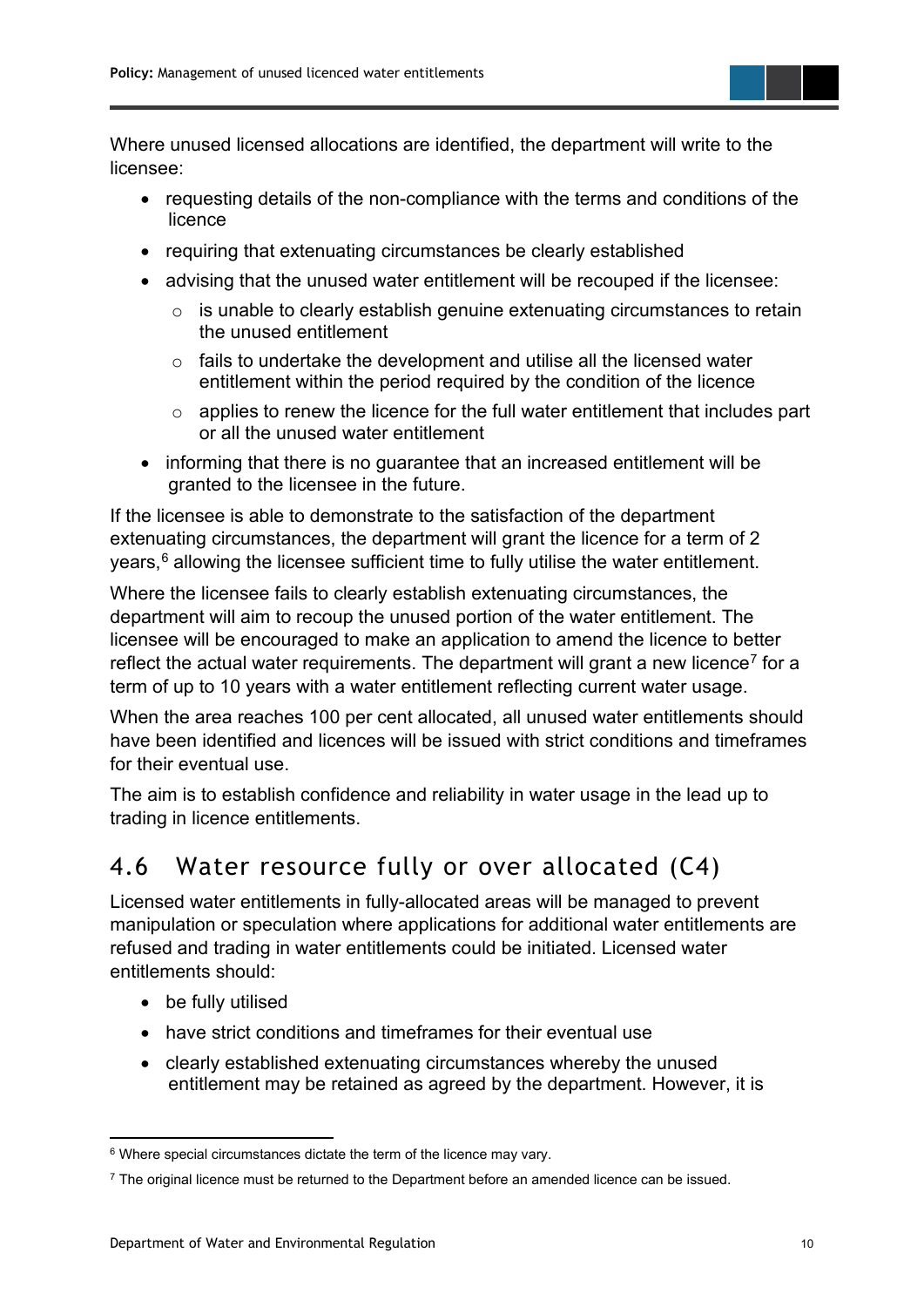expected that these entitlements will be utilised, either through trading or expansion of the existing development.

In areas that are fully-allocated the department will:

- continue licence conditions compliance checks
- seek to actively recoup the water entitlement not being utilised.

Where unused licensed allocations are identified, the department will write to the licensee:

- requesting details of the non-compliance with the terms and conditions of the licence
- requiring that extenuating circumstances be clearly established
- advising that the unused water entitlement will be recouped if the licensee:
	- o is unable to clearly establish genuine extenuating circumstances to retain the unused entitlement
	- $\circ$  fails to undertake the development and utilise all the licensed water entitlement within the period required by the condition of the licence
	- $\circ$  applies to renew the licence for the full water entitlement that includes part or all the unused water entitlement
- informing that there is no guarantee that any entitlement surrendered or recouped will be available to the licensee in the future.

If the licensee is able to demonstrate to the satisfaction of the department extenuating circumstances, the department will grant the licence for a term of two years, [8](#page-14-0) allowing the licensee sufficient time to fully utilise the water entitlement. The department will permit the unused licensed water entitlement to be utilised or traded if the licensee clearly establishes that extenuating circumstance, rather than speculation, have resulted in part or all of the licensed water entitlement not being used.

The licensee will be further advised that if the full water entitlement is not utilised within the term of the licence it is highly unlikely that the licence will be renew for the full water entitlement.

Where the licensee fails to clearly establish extenuating circumstances, the department will aim to recoup the unused portion of the water entitlement. The licensee will be encouraged to make an application to amend the licence to better reflect the actual water requirements. The department will grant a new licence<sup>[9](#page-14-1)</sup> with a term of up to 10 years with a water entitlement reflecting current water usage.

It is essential that unused licensed water entitlements be managed effectively in fully-allocated areas as new applications requiring additional water are likely to be refused access. Furthermore, those seeking access to the water resource need to

<span id="page-14-0"></span><sup>&</sup>lt;sup>8</sup> Where special circumstances dictate the term of the licence may vary.

<span id="page-14-1"></span><sup>&</sup>lt;sup>9</sup> The original licence must be returned to the department before an amended licence can be issued.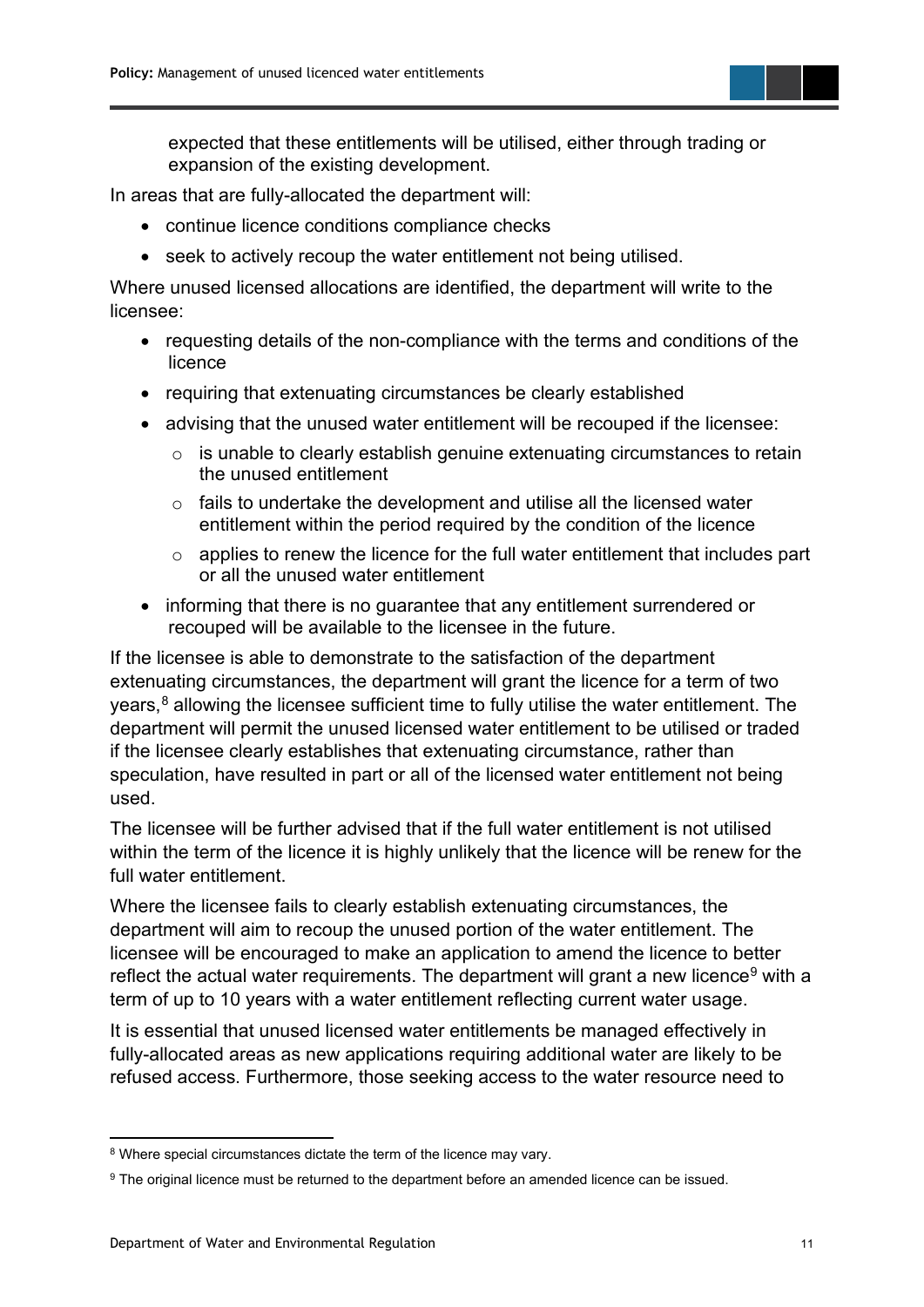

have confidence that the area is fully-allocated before entering into trading arrangements.

Once a trading environment is established, the department will not recoup water entitlements that were acquired through trading (licensee has purchased or leases water entitlement), except in exceptional circumstances such as, restricting development, anti-competitive behaviour or speculative purposes, the department may consider recouping these entitlements.

Compensation is not available for recouping water entitlements in these circumstances. However, if profits are realised from the redistribution of these entitlements, they should be returned to the licence holder from which the entitlement was recouped.

#### <span id="page-15-0"></span>4.7 Negotiation

The department is required under the provisions of the RIWI Act to notify the licensee of its intention to amend or cancel the licence. The licensee is to be provided the opportunity to be heard or make a written submission before a decision is made. The department is to have regard to any submission made by the licensee before it makes its final decision.

The department, having identified unused water entitlements, will discuss with the licensee full utilisation of their entitlement before making any decision to transfer, amend or renew the current licence or to recoup the unused portion of the water entitlement, with the view to:

- encourage the licensee to make an application to amend the licence to better reflect the actual water requirements. The original licence must be returned to the department before a new licence can be issued
- obtain a commitment from the licensee to utilise the entitlement within an agreed timeframe
- identify circumstances that would allow the licensee to retain the water entitlement
- initiate procedures to recoup the unused water entitlement.

#### <span id="page-15-1"></span>4.8 Refusal of an application for a licence to take water

Where it is deemed necessary to recoup unused water entitlements, any applications to transfer, amend or renew the licence will be refused where it is known that the approved development has not been implemented, the licensed water entitlement has not been fully utilised, and the licensee:

- is unable to clearly demonstrate, where required, genuine extenuating circumstances to retain the unused entitlement
- fails to undertake the development and utilise all the licensed water entitlement within the period required by the condition of the licence.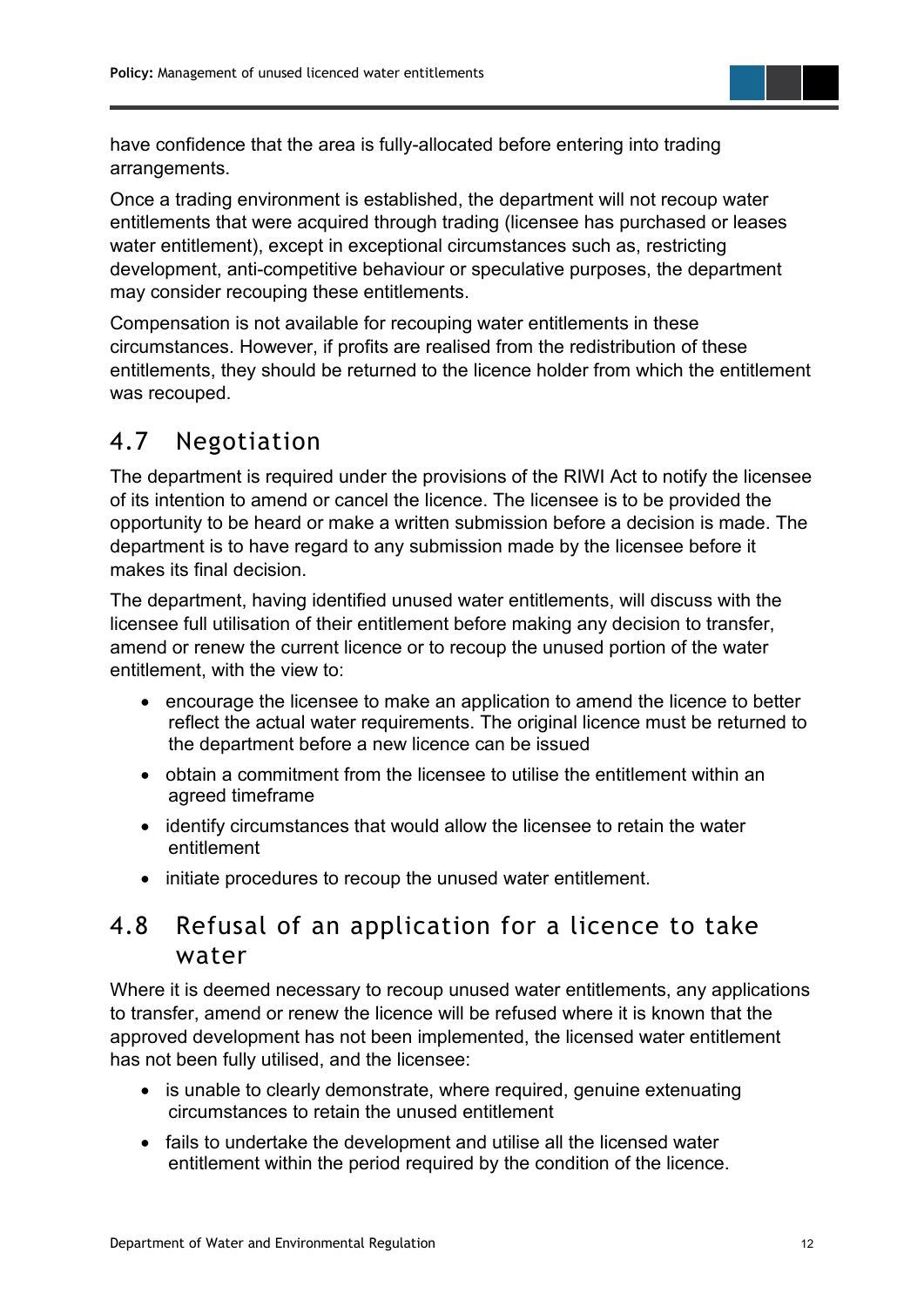The application will be refused under Schedule 1 clause 8 of the RIWI Act that states:

#### **When Minister must refuse licence**

*"The Minister must refuse to grant a licence to a person if the Minister considers that the person would not be willing or able to comply with the terms, conditions and restrictions that would be included in the licence."*

In this case the licensee by not completing the approved development and effectively utilising the water entitlement has indicated unwillingness or inability to comply with the terms or conditions of the licence.

However, a licence may be granted with an annual water entitlement that reflects the actual water use and would be inconsistent with the application.

The applicant or licensee may appeal the decision not to grant the licence consistent with the application, the period for which the licence is granted or any term, condition or restriction in the licence.

If the applicant decides to appeal they must, in accordance with the RIWI Act, lodge a written notice of appeal to the Minister within 21 days of being given notice of the department's decision.

#### <span id="page-16-0"></span>4.9 Role of management committees

The RIWI Act makes provision for the role of communities in the decision-making process regarding water allocation and management issues. It allows the formation of Water Resource Management Committees or other advisory groups that consist of community representatives to advise the department on how water management issues are addressed.

In the future, Water Resource Management Committees and Advisory Committees will take a pivotal role in developing strategies and criteria for the management of unused licensed water entitlements.

The committees will assist in evaluating extenuating circumstances provided by licensees and make recommendations to the department on:

- whether a licensee should be allowed to retain the unused entitlement; or
- if the entitlement should be recouped.

The committees will also assist the department in developing principles on how any recoup entitlements would be redistributed or retired and not be available for further use.

#### <span id="page-16-1"></span>4.10 Management of recouped water allocations

In most situations recouped water entitlements will be redistributed to applicants that have demonstrated a need for the water. However, circumstances may arise that require these entitlements to be retired and not be available for redistribution (for example, prevention and mitigation of environmental impacts).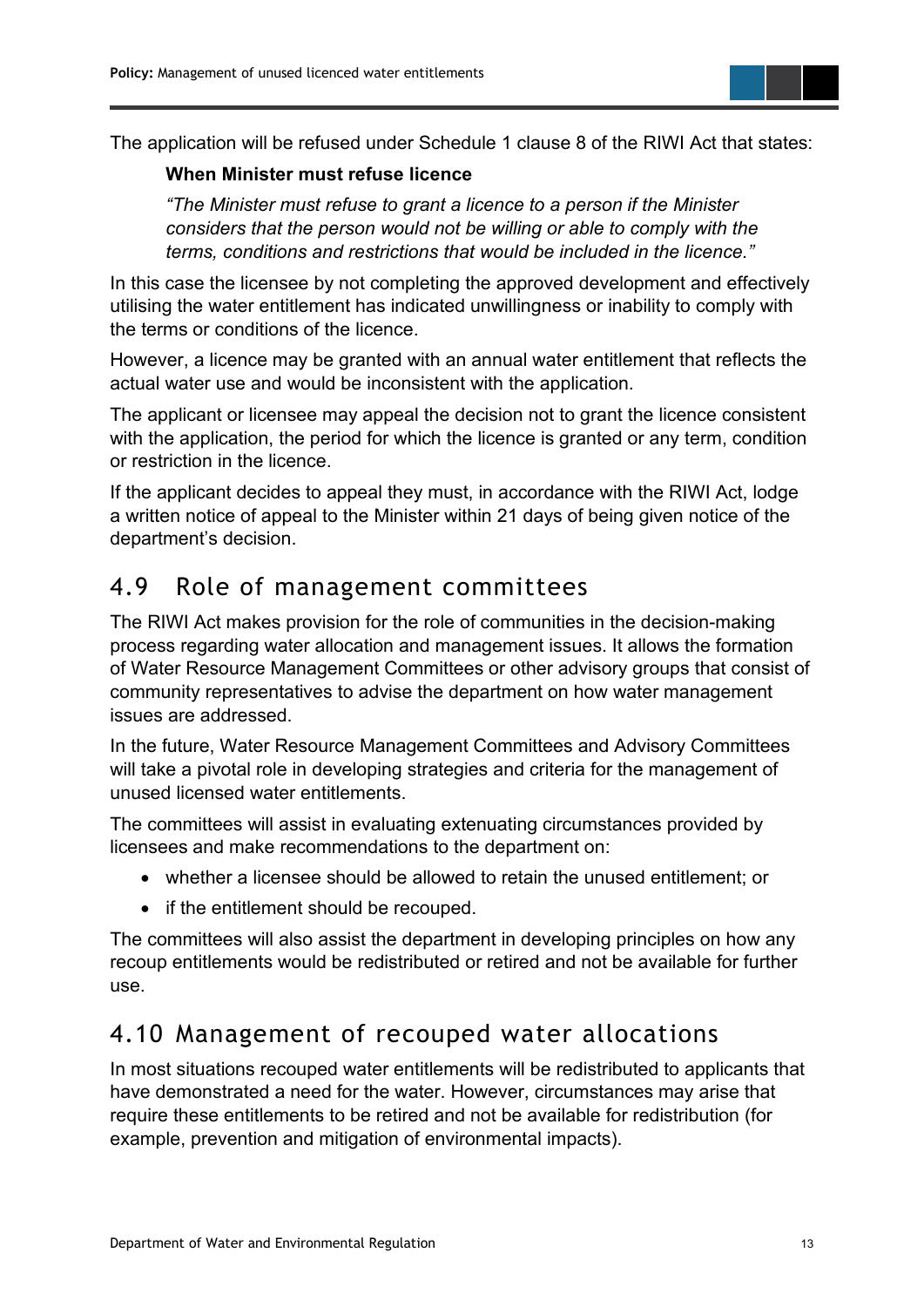Where Water Resource Management Committees and Advisory Committees exist, they will participate in the process for redistributing or retiring recouped water entitlements. Criteria developed by committees for specific areas will guide the department's response for areas where there is no committee yet established, in order to assist the department in the assessment of individual circumstances.

#### <span id="page-17-0"></span>4.11 Water conservation

The department supports the state water strategy in ensuring the delivery of ecologically sustainable development of our water resources. In line with this strategy and the community's expectations, the department will not tolerate the wasting of water. Licensees wasting water to ensure they have used their full water entitlement run the risk of having their licence cancelled.

The department will adopt a more stringent approach in managing water entitlements to ensure the water is used as efficiently as possible. In irrigated agriculture potential savings can arise from improved irrigation systems and management practices, providing benefits in terms of increase production, reduced environmental impacts and return flow.

Where a licensee has implemented efficiency methods and reduced the water requirements, the licensee will have the opportunity to sell or lease any water saved that is excess to requirements.

The department will not recoup unused water entitlements that are a result of investment in water use efficiency. However, it is expected that the water saved will be utilised, either through trading or expansion of the existing operation.

The department may take action to ensure the water saved is used, in particular where the demand for accessing the water resources is in excess of the sustainable limit. The licensee should take all reasonable actions to ensure the utilisation of the entitlement or run the risk of the department recouping and re-distributing the water entitlement. Profits from the redistribution of these entitlements should be returned to the previous holder of the entitlement.

In the future, licences to take and use water may only be granted where the applicant has demonstrated that all water conservation and reuse options have been considered. Licences may also contain conditions requiring the development and implementation of water conservation strategies that would include the use of efficient systems.

#### <span id="page-17-1"></span>4.12 Water service providers

It is recognised that the circumstances for Water Service Providers (WSP) are unique compared to the average licence holder as they have the responsibility of delivering drinking water to householders in our towns or irrigation water to our industries.

The department acknowledges these differences and will take them into consideration when managing unused licensed water entitlements along with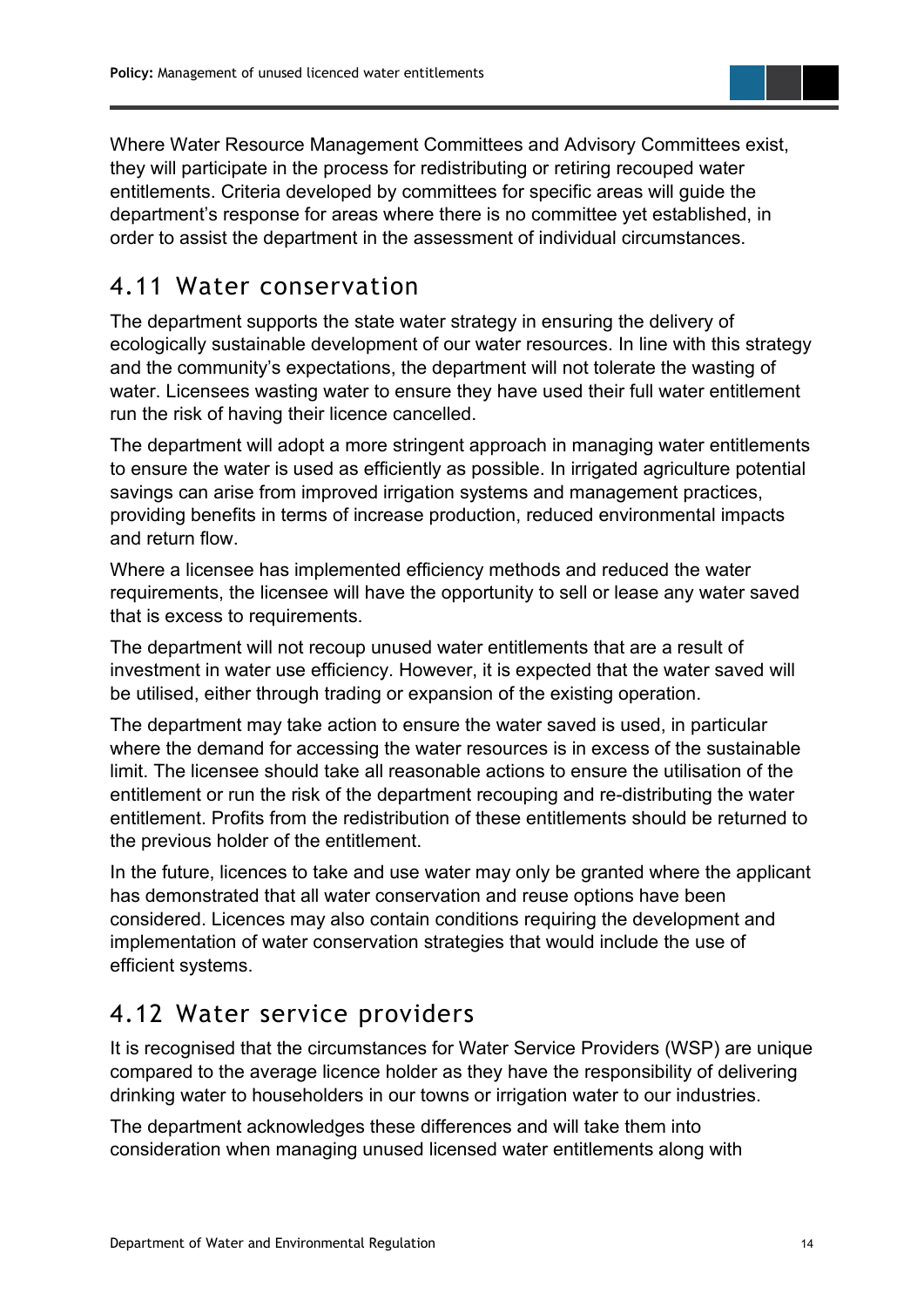

outcomes from the discussion paper: *Reserving and protecting water resources for future use in Western Australia.*

It would only be under extreme circumstances that unused water entitlements for domestic water services would be recouped. In order for a WSP to retain the unused licensed water entitlements, there needs to be a high probability that potential new customers will become a reality. Should unused water entitlements of this type be recouped they will only be made available for the provision of future drinking water supply, if not otherwise retired.

The retention of the unused water entitlement by WSP that supply irrigation water, would not be allowed to remain unchecked for long periods, as water not immediately required could be made available to other users, possibly in the same industry. In these circumstances, any recouped water entitlements from WSP will only be made available to other high beneficial uses.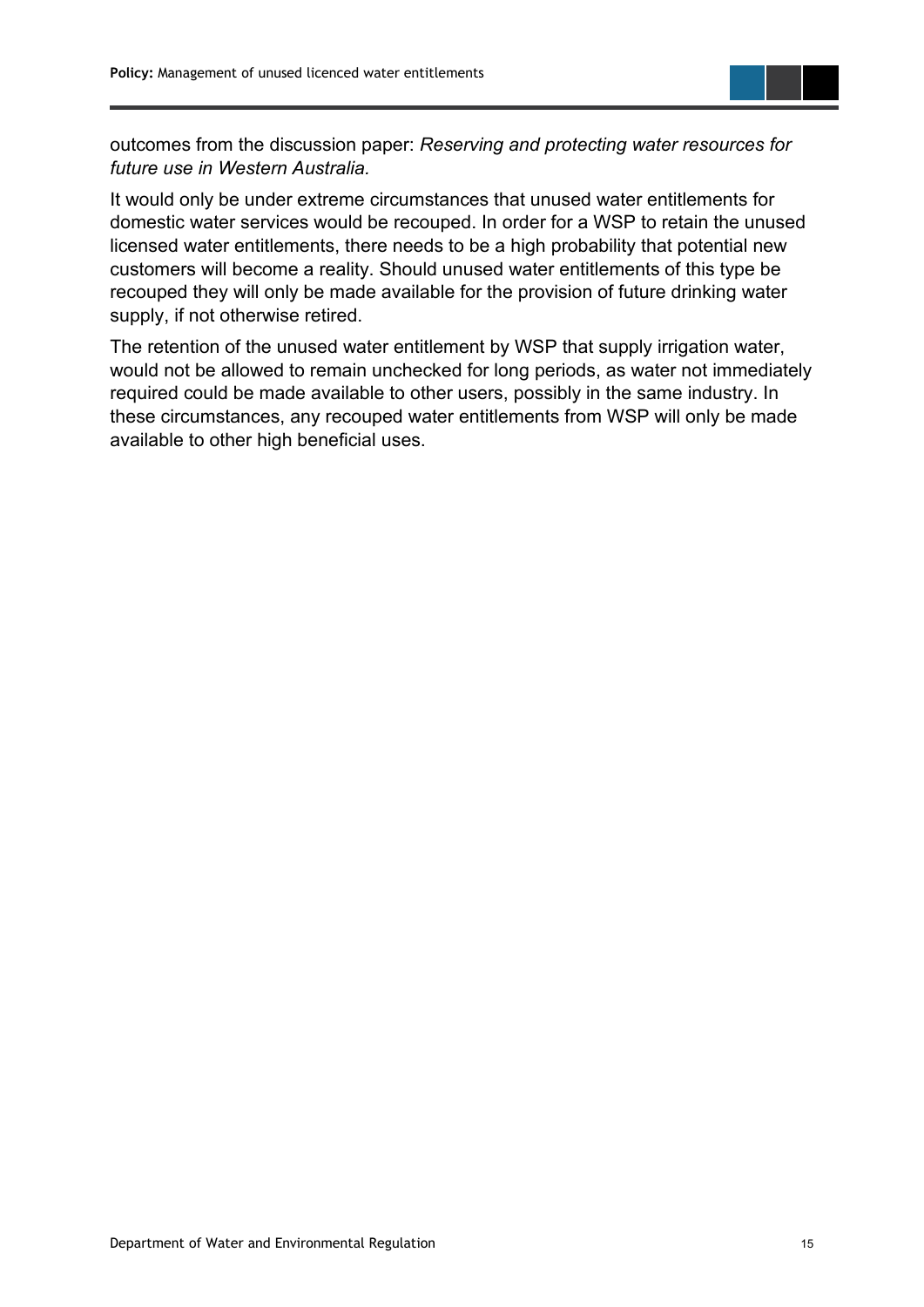<span id="page-19-0"></span>

- Department of Water and Environmental Regulation, *Policy: Water entitlement transactions for Western Australia,* Department of Water and Environmental Regulation 2020.
- Water and Rivers Commission 2000, "*Statewide Policy No 3 Policy Statement on Water Sharing*", ISBN 0-7309-7479-0.
- *Rights in Water and Irrigation Act 1914* as amended.
- Ventriss H.B, 1990, "*General Principles and Policy for Groundwater Licensing in Western Australia*", Report No WG 90.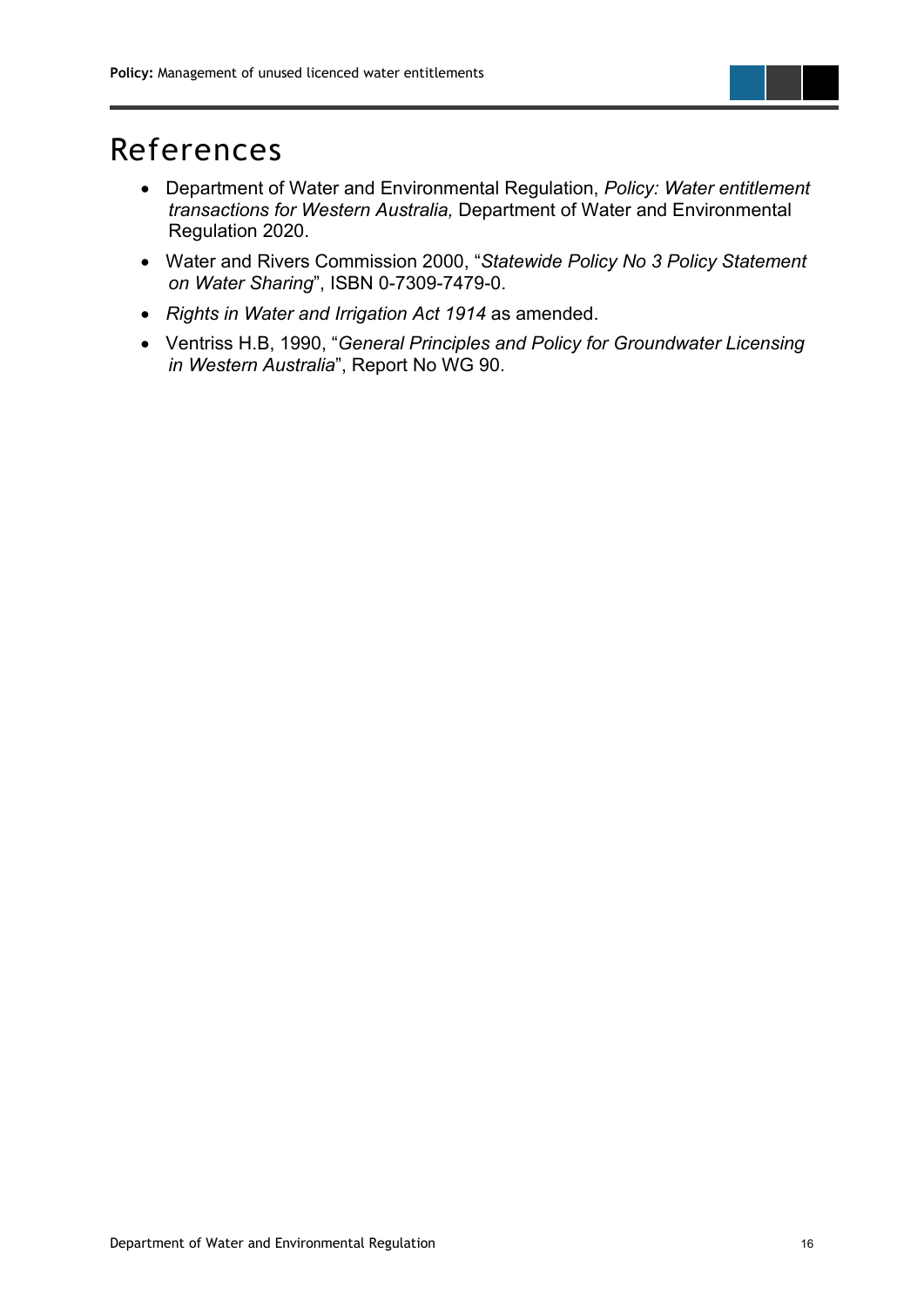

## <span id="page-20-0"></span>Glossary

| Abstraction                                 | pumping water from a watercourse, wetland or underground<br>sources (aquifer).                                                                                                        |  |  |
|---------------------------------------------|---------------------------------------------------------------------------------------------------------------------------------------------------------------------------------------|--|--|
| <b>Allocation limit</b>                     | the total amount of water that may be allocated for an individual<br>water                                                                                                            |  |  |
| Allocation yield                            | refers to the volume of water that can be abstracted each year<br>from a water resource with acceptable impacts.                                                                      |  |  |
| Annual water<br>entitlement                 | the quantity of water permitted to be taken under a licence,<br>usually specified in kilolitres/year (kL/yr).                                                                         |  |  |
| Aquifer                                     | a geological formation or group of formations able to receive,<br>store and transmit significant quantities of water.                                                                 |  |  |
| Beneficial use                              | the current or future uses for a water resource that has priority<br>over other potential uses because of their regional significance<br>to the community.                            |  |  |
| <b>Bore</b>                                 | means a specific type of well accessing groundwater, generally<br>a small diameter well.                                                                                              |  |  |
| Confined aquifer                            | an aquifer that is confined between shale and siltstone beds and<br>therefore contains water under pressure.                                                                          |  |  |
| Environmental water<br>provisions           | actual level (allocation) made after consideration of the<br>economic and social requirements for the water. It may be equal<br>to or less than the Environmental Water Requirements. |  |  |
| <b>Environmental water</b><br>requirements  | water level that will maintain current ecological values.                                                                                                                             |  |  |
| Groundwater area                            | an area proclaimed under Section 26B of the Rights in Water<br>and Irrigation Act 1914.                                                                                               |  |  |
| Licence                                     | a licence granted under section 5C of the Rights in Water and<br>Irrigation Act 1914.                                                                                                 |  |  |
| Recharge                                    | the downwards movement of water that is added to the<br>groundwater system.                                                                                                           |  |  |
| Trade                                       | this can be either a sale (permanent) or temporary use (lease) of<br>licensed water entitlement.                                                                                      |  |  |
| <b>Unused licensed</b><br>water entitlement | or sleeper, is part or all of licensed annual water entitlement that<br>has never or is no longer being taken (water not used).                                                       |  |  |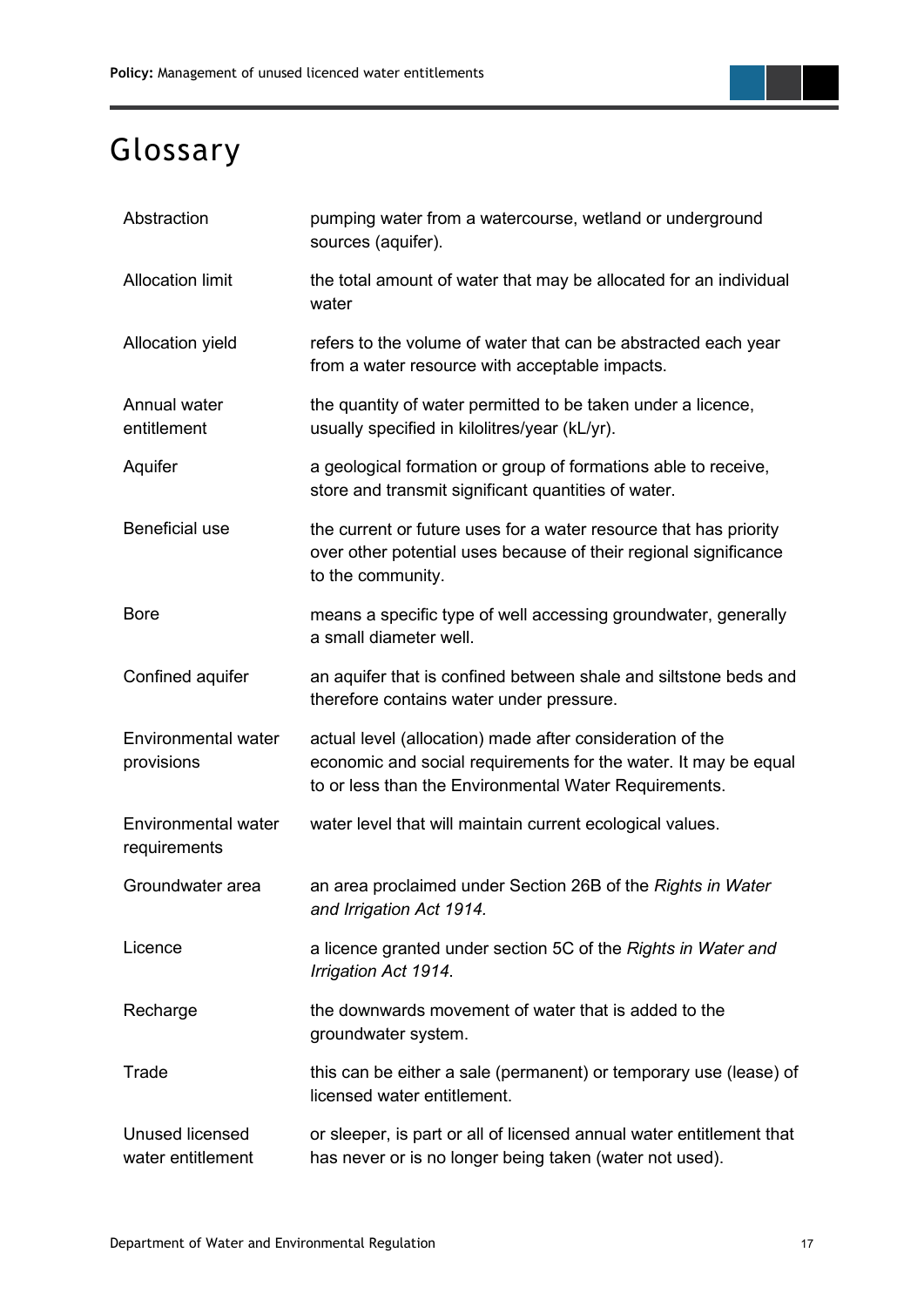## <span id="page-21-0"></span>Appendices

### <span id="page-21-1"></span>Management response matrix

|                                                                                                                                                       | Level of use category |                                                     |                                                     |                |  |
|-------------------------------------------------------------------------------------------------------------------------------------------------------|-----------------------|-----------------------------------------------------|-----------------------------------------------------|----------------|--|
| Action                                                                                                                                                | C <sub>1</sub>        | C <sub>2</sub>                                      | C <sub>3</sub>                                      | C <sub>4</sub> |  |
| Initiate action to recover<br>unused water entitlements<br>at time of application to<br>transfer, trade, renew or<br>extend the term of a<br>licence. | <b>No</b>             | <b>No</b>                                           | Yes                                                 | <b>Yes</b>     |  |
| Provide licensee written<br>advice where unused water<br>entitlements are detected.                                                                   | Yes                   | Yes                                                 | Yes                                                 | Yes            |  |
| Licensee to demonstrate<br>extenuating circumstances<br>to retain the unused water<br>entitlement.                                                    | <b>No</b>             | <b>No</b>                                           | Yes                                                 | Yes            |  |
| When extenuating<br>circumstances are not<br>accepted renew the licence<br>and recoup unused water<br>entitlements.                                   | Not applicable        | Not applicable                                      | Yes                                                 | <b>Yes</b>     |  |
| Maximum term of renewed<br>licence where unused<br>licensed water entitlements<br>are retained.                                                       | 5 years               | 5 years                                             | 2 years                                             | 2 years        |  |
| Grant a further extension to<br>term of the licence where<br>unused water entitlements<br>are retained.                                               | Yes                   | Generally yes<br>but depends<br>on<br>circumstances | Generally no<br>but depends<br>on<br>circumstances  | No             |  |
| Amend licence to recoup<br>unused water entitlements<br>during the term of licences.                                                                  | No                    | No                                                  | Generally yes<br>but depends<br>on<br>circumstances | Yes            |  |